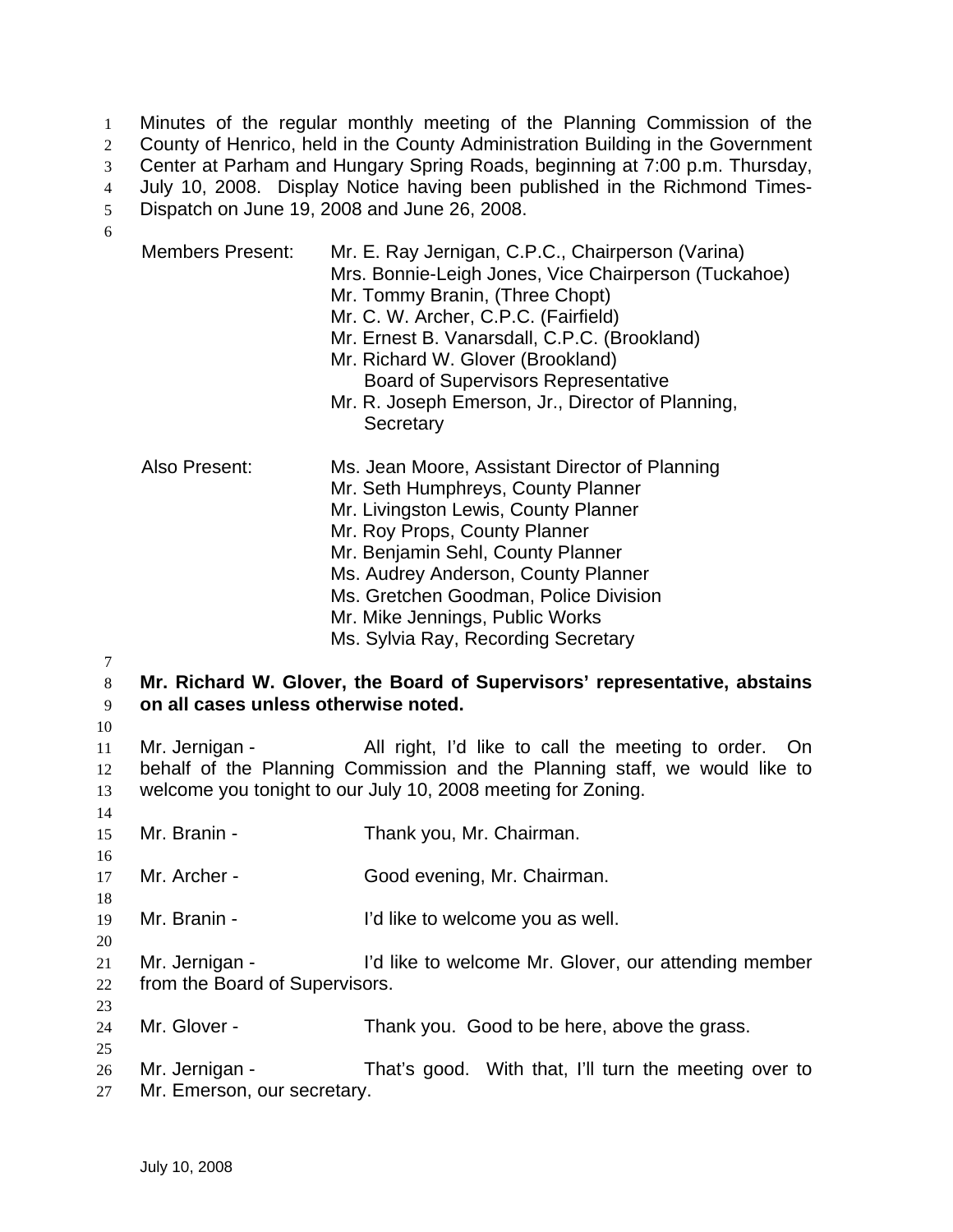29 30 31 Mr. Emerson - Thank you, Mr. Chairman. As usual, at the beginning of the agenda, we have the requests for withdrawals and deferrals. Those will be presented by Ms. Jean Moore.

32

34

28

33 Mr. Jernigan - Good evening, Ms. Moore.

35 36 37 38 39 40 41 Ms. Moore - Good evening. Thank you, Mr. Chairman. We do have one withdrawal on the agenda. It's on page 3. It is Case C-53C-07. The applicant is The Terry Companies Six, LLC. This was a site located on the north line of Airport Drive, the east and south line of N. Washington Street, and the southern terminus of Delbert Drive. It was a request to conditionally rezone from A-1 to RTHC for semi-detached condominiums. This has been withdrawn by the applicant; therefore, no action is required by the Commission tonight.

- 42
- 43 *Deferred from the June 12, 2008 Meeting*

44 45 46 47 48 49 50 51 52 53 54 55 56 **C-53C-07 Andrew M. Condlin for The Terry Companies Six, LLC:** Request to conditionally rezone from A-1 Agricultural District to RTHC Residential Townhouse District (Conditional), Parcels 829-725-8000, 829-726- 7956, 829-725-2031, 829-725-9496, 829-726-6419, 830-724-1497, 829-725- 6657, 829-725-2590 and 828-724-9181. The 46.8-acre site is located between the north line of N. Airport Drive, the east and south lines of N. Washington Street, and the southern terminus of Delbert Drive. The applicant proposes a maximum of one hundred fifty-four (154) semi-detached condominium units, a density of 3.29 units per acre. The RTH District allows a maximum gross density of 9 units per acre. The use will be controlled by zoning ordinance regulations and proffered conditions. The Land Use Plan recommends Suburban Residential 1, 1.0 to 2.4 units net density per acre. The site is in the Airport Safety Overlay **District** 

57

58 59 Mr. Jernigan - The You said initially it was a deferral, now it's a withdrawal.

60

61 Ms. Moore - The Telling Corry, withdrawal.

- 62
- 63 Mr. Jernigan - Ckay, thank you.
- 64

65 66 67 68 69 70 71 Ms. Moore - Moving on to your requests for deferrals, the first is on page 1 of your agenda. It is C-44C-07. The applicant is Parham Road Properties and Majestic Properties, LLC. The site is located along the north line of East Parham Road and the south line of Hungary Road to their intersections with Cleveland Street. The request is to conditionally rezone from R-4 One-Family, to O-2C Office District (Conditional) where office uses and a bank are proposed. The deferral is requested to the October 9, 2008 meeting.

- 72
- 73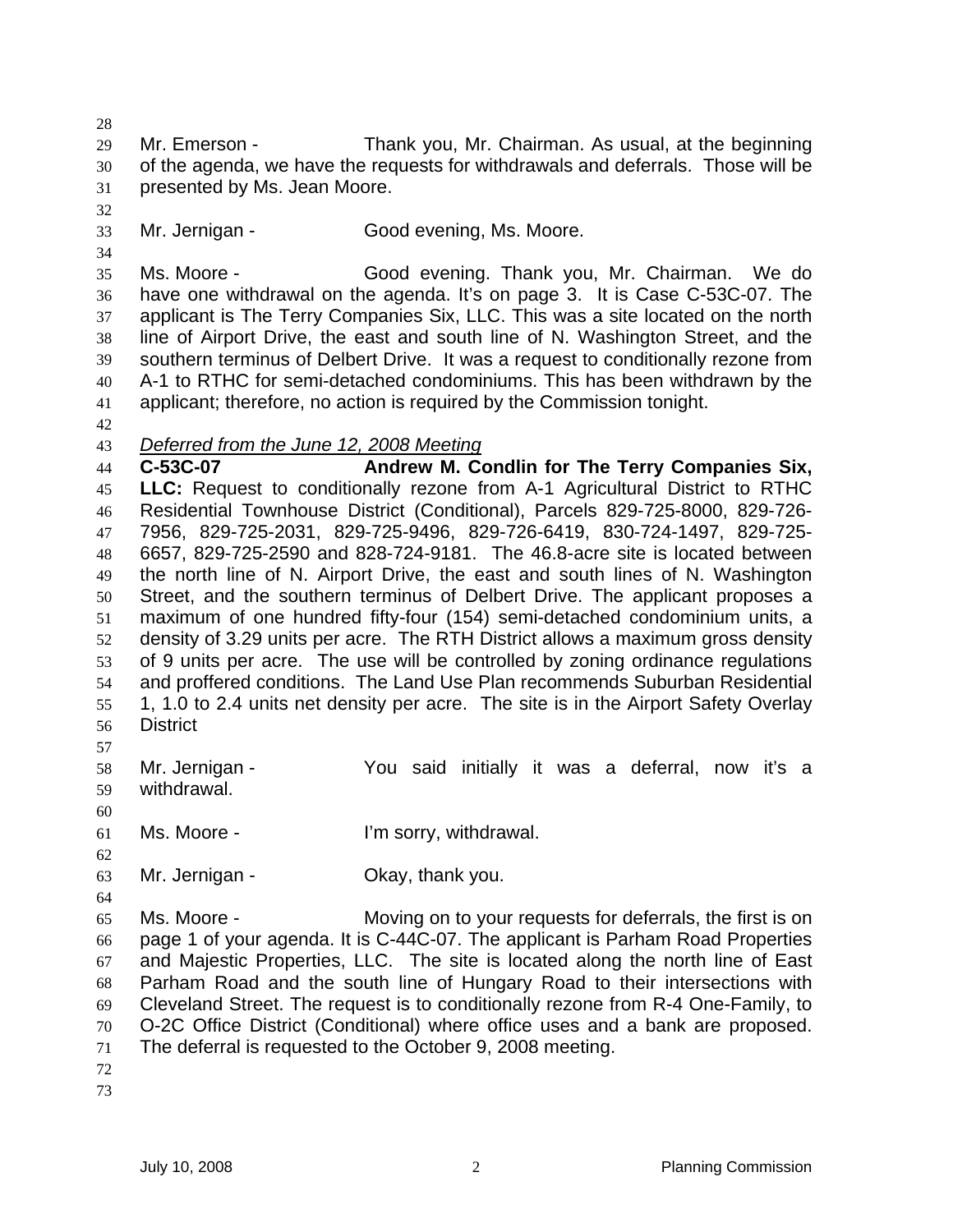74

## 75 *Deferred from the May 15, 2008 Meeting*

76 77 78 79 80 81 82 83 84 85 86 87 88 89 90 91 92 93 94 95 96 97 98 99 100 101 102 103 104 **C-44C-07 Parham Road Properties and Majestic Properties, LLC:** Request to conditionally rezone from R-4 One-Family Residence District to O-2C Office District (Conditional), Parcels 783-756-0592, 782-756-9598, -7785, - 9285, 782-757-4814 and -5414 and part of Parcel 782-757-3717, containing approximately 2.925 acres, located along the north line of E. Parham Road and the south line of Hungary Road to their intersections with Cleveland Street. The applicants propose office uses and a bank. The use will be controlled by zoning ordinance regulations and proffered conditions. The Land Use Plan recommends Office and Commercial Concentration. Mr. Jernigan - Is there any opposition to the deferral of case C-44C-07, Parham Road Properties and Majestic Properties, LLC? There is no opposition. Mr. Archer - Mr. Chairman, I move for deferral of C-44C-07, Parham Road Properties and Majestic Properties, LLC, to the October 9, 2008 meeting, at the applicant's request. Mr. Vanarsdall - Second. Mr. Jernigan - **Motion by Mr. Archer, seconded by Mr. Vanarsdall. All** in favor say aye. All opposed say no. The ayes have it; the motion passes. Ms. Moore - Next in the Three Chopt District on page 1 is case P-10-07, Richmond Strikers Soccer Club, Inc. It's located on the east line of Pouncey Tract Road approximately 900 feet south of Shady Grove Road. The request is for a provisional use permit to construct a 144' high telecommunication tower. The deferral is requested to the August 14, 2008 meeting. 105 *Deferred from the June 12, 2008 Meeting* 106 107 108 109 110 111 112 113 114 115 116 117 118 **P-10-07 Scott Turner for Richmond Strikers Soccer Club, Inc**.: Request for a Provisional Use Permit under Sections 24-95(a)(3), 24-120 and 24-122.1 of Chapter 24 of the County Code in order to construct a 144' high telecommunications tower on part of Parcel 740-768-1098, located on the east line of Pouncey Tract Road (State Route 271) approximately 900 feet south of Shady Grove Road. The existing zoning is A-1 Agricultural District. The Land Use Plan recommends Open Space/Recreation and Environmental Protection Area. Mr. Jernigan - The Is there any opposition to the deferral of case P-10-07, Scott Turner for Richmond Strikers Soccer Club? Mrs. Lantzy - [Inaudible.]

119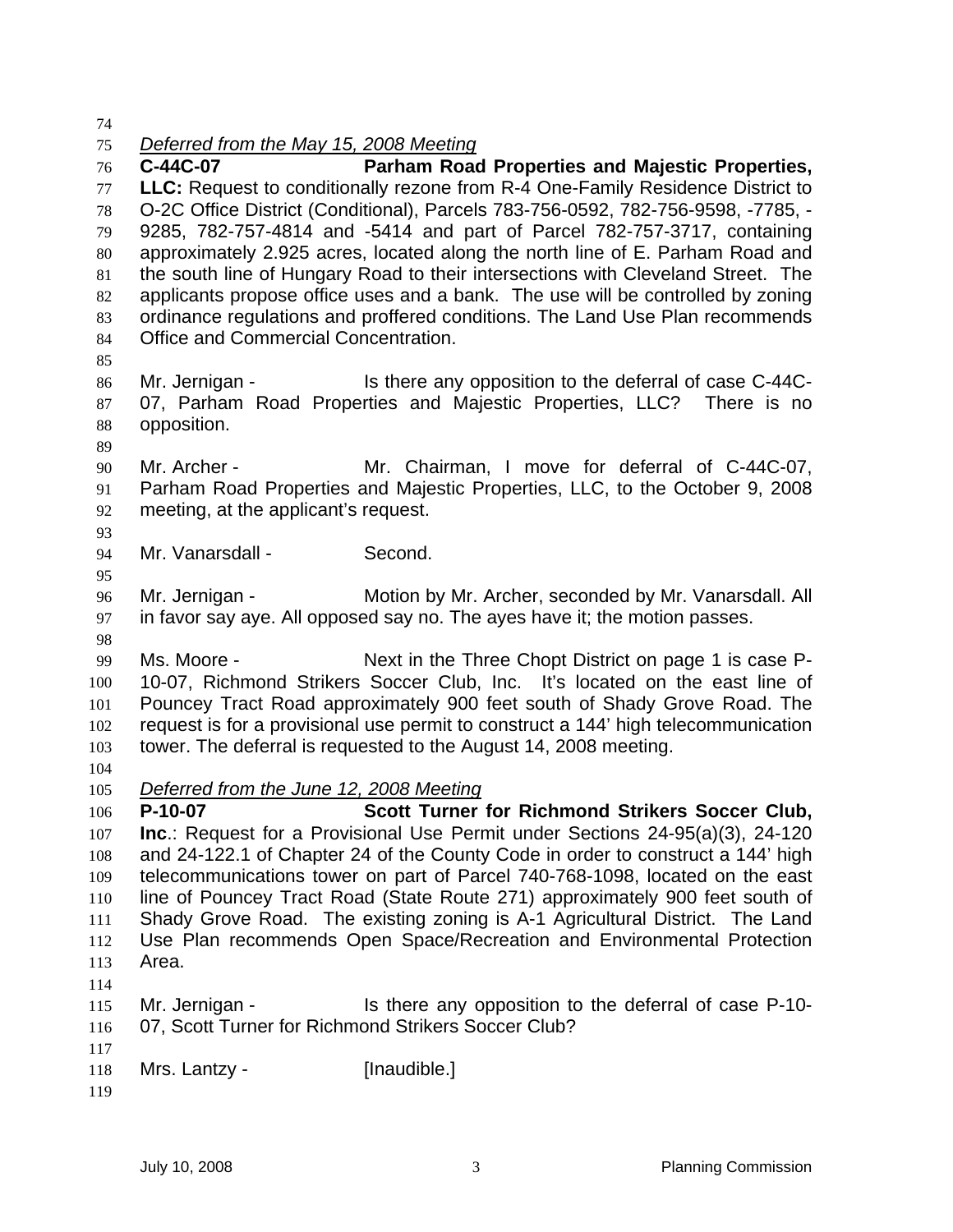Mr. Jernigan - Okay, we do have opposition to deferral. Well, let's handle it now. Come on down and see what we have here. Would you state your name for the record, please? 120 121 122

124 125 126 127 128 129 130 131 132 Mrs. Lantzy - Good evening. I'm Patricia Lantzy. My address is 10801 Harvest Glen Lane, Glen Allen, Virginia. I am one of the abutting homeowners to this property where this is proposed. I'm here on my own behalf, my husband's behalf, and on behalf of various neighbors who have already gone on record with the Commission. I won't go into detail for our reasons for opposition to the project, but I do want to register our ongoing objection to these continuous deferrals. We would like to get this settled once and for all. This has been on the books for over a year, and it's just gone on and on and on and on and on. Thank you.

134 135 136 137 Mr. Jernigan - Thank you, ma'am. All right, Mr. Branin, do you want to make a motion? I do see that the case has been deferred quite a few times, but I'm sure that he has worked on this. As a matter of fact, I've discussed this case with Mr. Branin.

139 140 141 142 143 144 145 Mr. Branin - Mrs. Lantzy, I do agree, it has gone on a long time. We have not come to a conclusion whether it's going to go away completely or if they're going to submit—they are still looking at some different options. It is their right. We have asked them to move this along. I know they have some meetings in the next couple of weeks. So, hopefully, something—Something will be done by the next hearing. Okay? I apologize. I'd like to get it off my plate as well. But, we haven't had as many neighborhood meetings.

146

148

152

154

123

133

138

147 Mrs. Lantzy - [Off mike.] [Inaudible.]

149 150 151 Mr. Branin - They are working on it. Mr. Chairman, I'd like to move that P-10-07, Scott Turner for Richmond Strikers Soccer Club, be deferred to the August 14, 2008 meeting, per the applicant's request.

153 Mrs. Jones - Second.

155 156 Mr. Jernigan - Motion by Mr. Branin, seconded by Mrs. Jones. All in favor say aye. All opposed say no. The ayes have it; the motion passes.

158 159 At the request of the applicant, the Planning Commission deferred P-10-07, Scott Turner for Richmond Strikers Soccer Club, to its meeting on August 14, 2008.

160

157

161 162 163 164 Ms. Moore - The next request is on page 2 of your agenda, and is case C-61C-07, Centex Homes. The site is located on the west line of Pouncey Tract Road between Kain Road and Bacova Drive. It's a request to conditionally rezone from A-1 to RTHC Residential Townhouse District and B-2C Business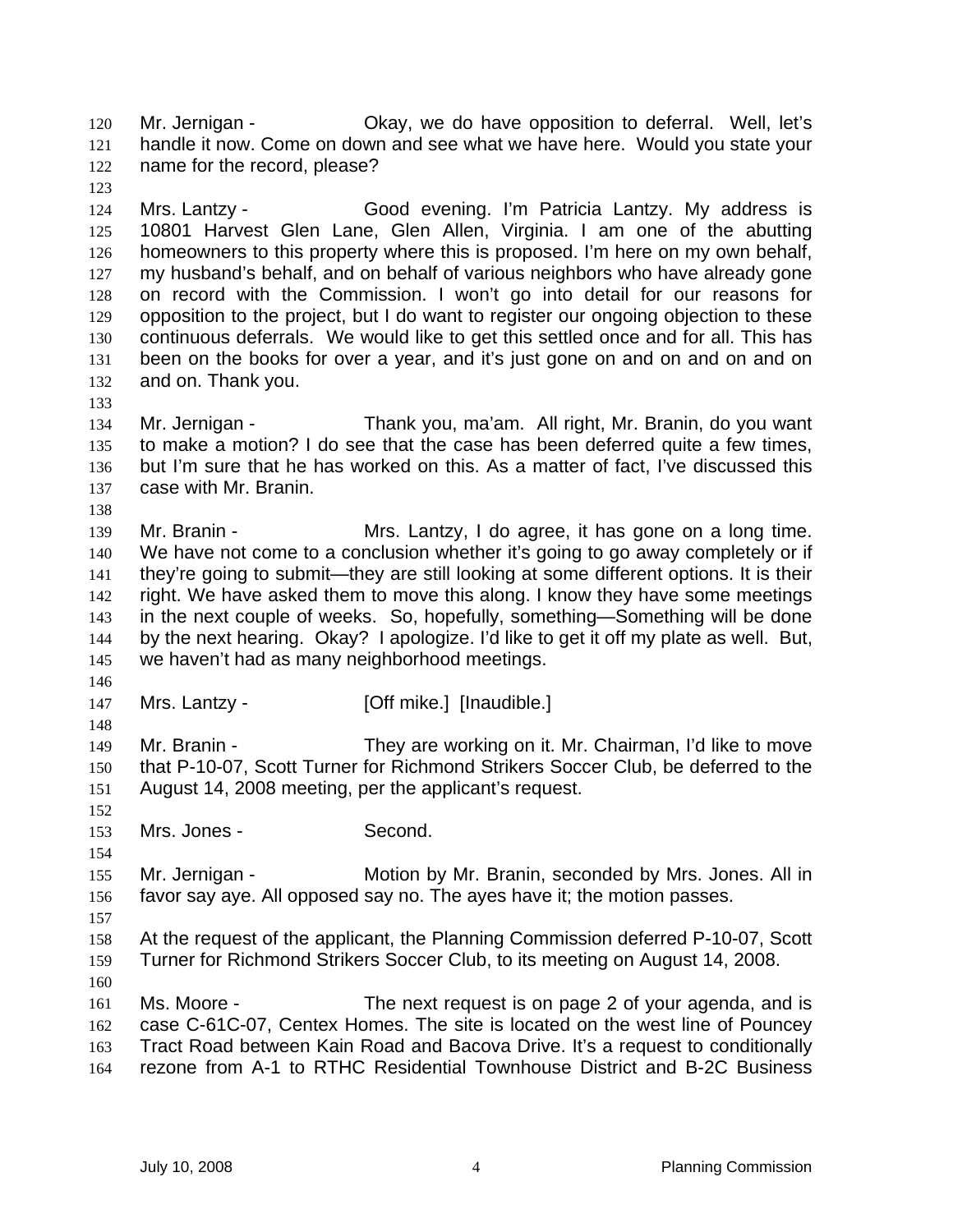District, where condominiums, retail, and office uses are proposed. The deferral is requested to the October 9, 2008 meeting. 165 166

167

## 168 *Deferred from the May 15, 2008 Meeting*

169 170 171 172 173 174 175 176 177 178 179 180 **C-61C-07 James Theobald for Centex Homes**: Request to conditionally rezone from A-1 Agricultural District to RTHC Residential Townhouse District (Conditional) and B-2C Business District (Conditional), Parcels 738-767-5405, 738-766-9367, 739-766-3768 and 739-766-2504, containing approximately 32.99 acres (RTHC – 23.30 ac. and B-2C 9.69 ac.), located on the west line of Pouncey Tract Road (State Route 271) between Kain Road and Bacova Drive. The applicant proposes condominiums, retail and office uses. The maximum density allowed in the RTH District is nine (9) units per acre. The uses will be controlled by zoning ordinance regulations and proffered conditions. The Land Use Plan recommends Suburban Residential 1, 1.0 to 2.4 units net density per acre. The majority of the site is in the West Broad Street Overlay District

181

184

182 183 Mr. Jernigan - Is there opposition to the deferral of case C-61C-07, James Theobald for Centex Homes? There is no opposition.

185 186 187 Mr. Branin - Mr. Chairman, I'd like to move that C-61C-07, James Theobald for Centex Homes, be deferred to the October 9, 2008 meeting, per the applicant's request.

188

190

189 Mrs. Jones - Second.

191 192 Mr. Jernigan - Motion by Mr. Branin, seconded by Mrs. Jones. All in favor say aye. All opposed say no. The ayes have it; the motion passes.

193

196

194 195 At the request of the applicant, the Planning Commission deferred C-61C-07, James Theobald for Centex Homes, to its meeting on October 9, 2008.

197 198 199 200 201 202 Ms. Moore - Also on page 2 in the Brookland District is case C-64C-06, Wistar Creek, LLC. The site is located on the south line of Wistar Road approximately 142 feet west of Walkenhut Drive. The request is to conditionally rezone from R-3 to RTHC Residential Townhouse District, where a maximum of 100 dwelling units are proposed. The deferral is requested to the August 14, 2008 meeting.

203

## 204 *Deferred from the May 15, 2008 Meeting*

205 206 207 208 209 210 **C-64C-06 Jennifer D. Mullen for Wistar Creek, LLC**: Request to conditionally rezone from R-3 One-Family Residence District to RTHC Residential Townhouse District (Conditional), Parcels 767-750-8298, 767-751- 8651, 768-750-0490, 768-751-0638, 768-751-2435, 768-751-4119, and 768-751- 1362 containing 24.46 acres, located on the south line of Wistar Road approximately 142 feet west of Walkenhut Drive. The applicant proposes a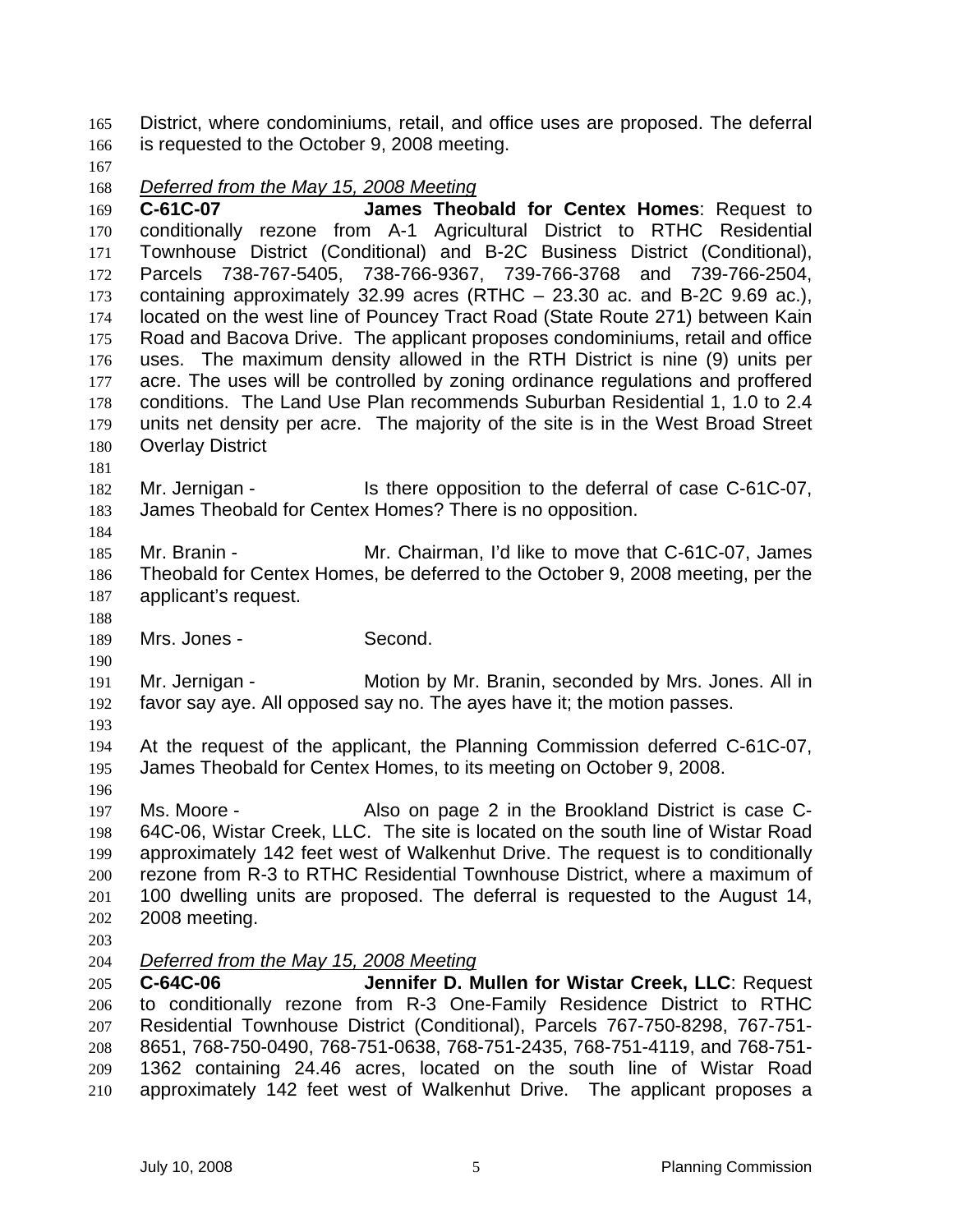residential townhouse development with a maximum of 100 dwelling units, an equivalent density of 4.08 units per acre. The RTH District allows a maximum gross density of 9 units per acre. The use will be controlled by zoning ordinance regulations and proffered conditions. The Land Use Plan recommends Suburban Residential 2, 2.4 to 3.4 units net density per acre, and Office. 211 212 213 214 215 216 217 218 219 220 221 222 223 224 225 226 227 228 229 230 231 232 233 234 235 236 237 238 239 Mr. Jernigan - Is there any opposition to the deferral of case C-64C-06, Jennifer D. Mullen for Wistar Creek, LLC? There is no opposition. Mr. Vanarsdall - With that, Mr. Chairman, I recommend that we honor the deferral of C-64C-06, Jennifer D. Mullen for Wistar Creek, LLC, to August 14, 2008, at the applicant's request. Mr. Archer - Second. Mr. Jernigan - Motion by Mr. Vanarsdall, seconded by Mr. Archer. All in favor say aye. All opposed say no. The ayes have it; the motion passes. At the request of the applicant, the Planning Commission deferred C-64C-06, Jennifer D. Mullen for Wistar Creek, LLC., to its meeting on August 14, 2008. Ms. Moore - The last request we have received is on page 3 of your agenda in the Varina District. It is P-7-08. The applicant is Diamond Communications, LLC. The site is located on the north line of Midview Road approximately 1,075 feet east of New Market Road, or State Route 5. The request is for a provisional use permit to construct a 150-foot-high monopole telecommunication tower and related equipment. The deferral is requested to the August 14, 2008 meeting. 240 *Deferred from the June 12, 2008 Meeting* 241 242 243 244 245 246 247 248 249 250 251 252 253 254 255 256 **P-7-08 Gregory S. Tully for Diamond Communications, LLC:** Request for a Provisional Use Permit under Sections 24-95(a)(3), 24-120 and 24-122.1 of Chapter 24 of the County Code in order to construct a 150' high monopole telecommunications tower and related equipment, on part of Parcel 804-702-0772, located on the north line of Midview Road approximately 1,075 feet east of New Market Road (State Route 5). The existing zoning is R-3 One-Family Residence District. The Land Use Plan recommends Suburban Residential 1, 1.0 to 2.4 units net density per acre. Mr. Jernigan - Is there any opposition to the deferral of case P-7-08, Gregory S. Tully for Diamond Communications? There is no opposition. With that, I will move for deferral of case P-7-08, Gregory S. Tully for Diamond Communications, to August 14, 2008, by request of the applicant. Mr. Branin - Second.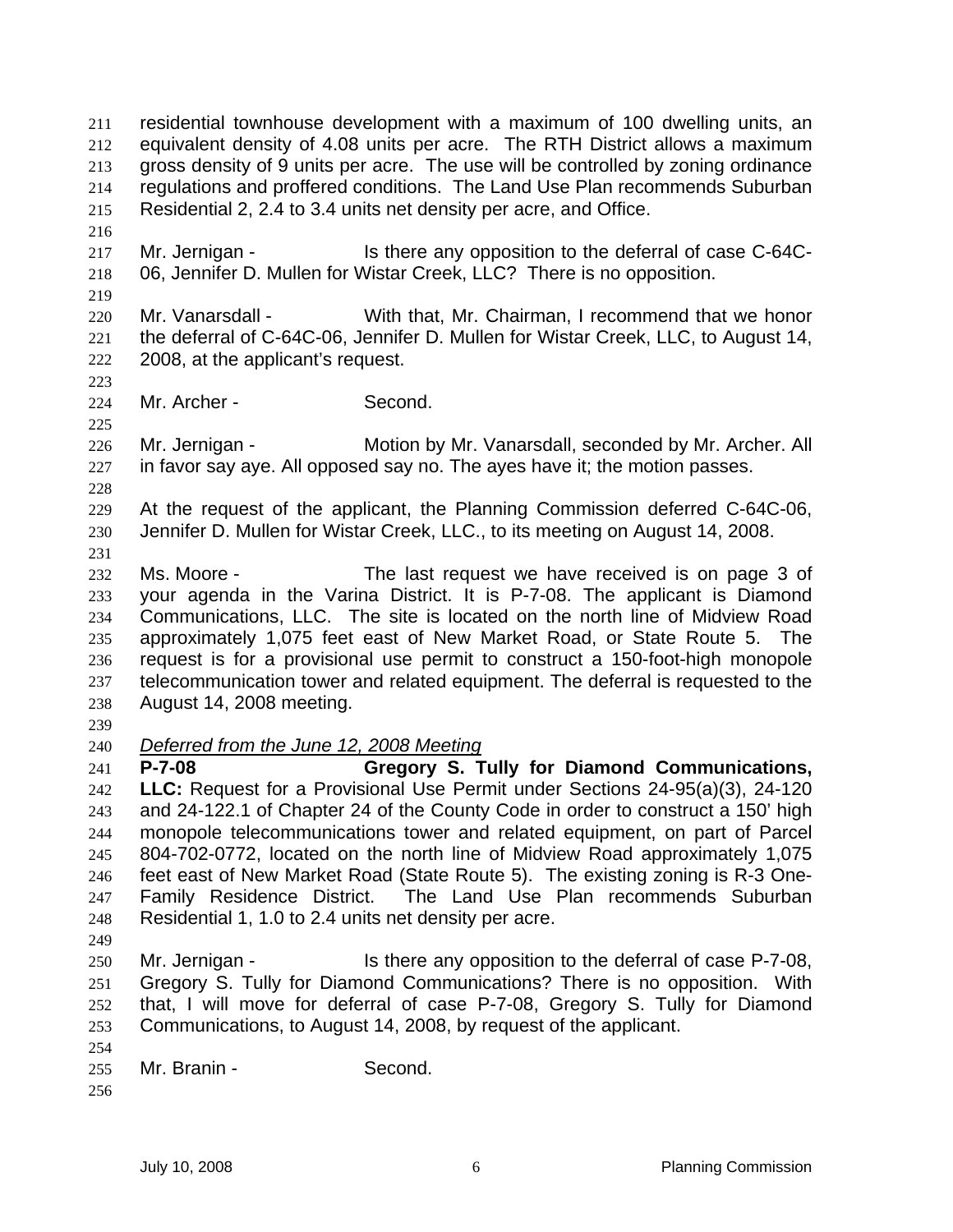Mr. Jernigan - Motion by Mr. Jernigan, seconded by Mr. Branin. All in favor say aye. All opposed say no. The ayes have it; the motion passes. 257 258 259 260 261 262 263 264 265 266 267 268 269 270 271 272 273 274 275 276 277 278 279 280 281 282 283 284 285 286 287 288 289 290 291 292 293 294 295 296 297 298 299 300 301 At the request of the applicant, the Planning Commission deferred P-7-08, Gregory S. Tully for Diamond Communications, to its meeting on August 14, 2008. Mr. Emerson - The Mr. Chairman, that concludes your requests for withdrawals and deferrals, unless the Commission has anything they wish to add at this point. If not, the next item on your agenda is request for Expedited Items. You do have one item on the expedited agenda tonight. Ms. Jean Moore will present that. Ms. Moore - This is on page 2 of your agenda in the Three Chopt District. It is case C-23C-08. The applicant is HCA Health Services of Virginia, Incorporated for Henrico Doctors Hospital. The site is located approximately 600 feet south of Forest Avenue, and 350 feet west of Skipwith Road. This is a request to amend proffered conditions accepted with C-59C-03 related to building height. Specifically, Proffer 2 would be amended to allow a greater height, going up to 58 and possibly 86 feet, but in no case closer than 90 feet from the adjacent property line. **C-23C-08 Ralph L. Axselle, Jr. for HCA Health Services of VA, Inc.**: Request to amend proffered condition accepted with Rezoning Case C-59C-03, on part of Parcel 761-745-3004, located approximately 600 feet south of Forest Avenue and 350 feet west of Skipwith Road. The applicant proposes to amend Proffer 2 related to building height. The existing zoning is O-3C Office District (Conditional). The Land Use Plan recommends Government. Mr. Jernigan - The Stephen any opposition to case C-23C-08, Ralph L. Axselle, Jr. for HCA Health Services of Virginia, Inc.? There is no opposition. Mr. Branin - Mr. Chairman, I'd like to move that C-23C-08, Ralph L. Axselle, Jr. for HCA Health Services of Virginia, Inc., move forward to the Board of Supervisors on the expedited agenda with a recommendation for approval. Mrs. Jones - Second. Mr. Jernigan - We have a motion by Mr. Branin, and seconded by Mrs. Jones. All in favor say aye. All opposed say no. The ayes have it; motion passes. **REASON:** Acting on a motion by Mr. Branin, seconded by Mrs. Jones, the Planning Commission voted 5-0 (one abstention) to recommend the 302 Board of Supervisors grant the request because the amendment continues to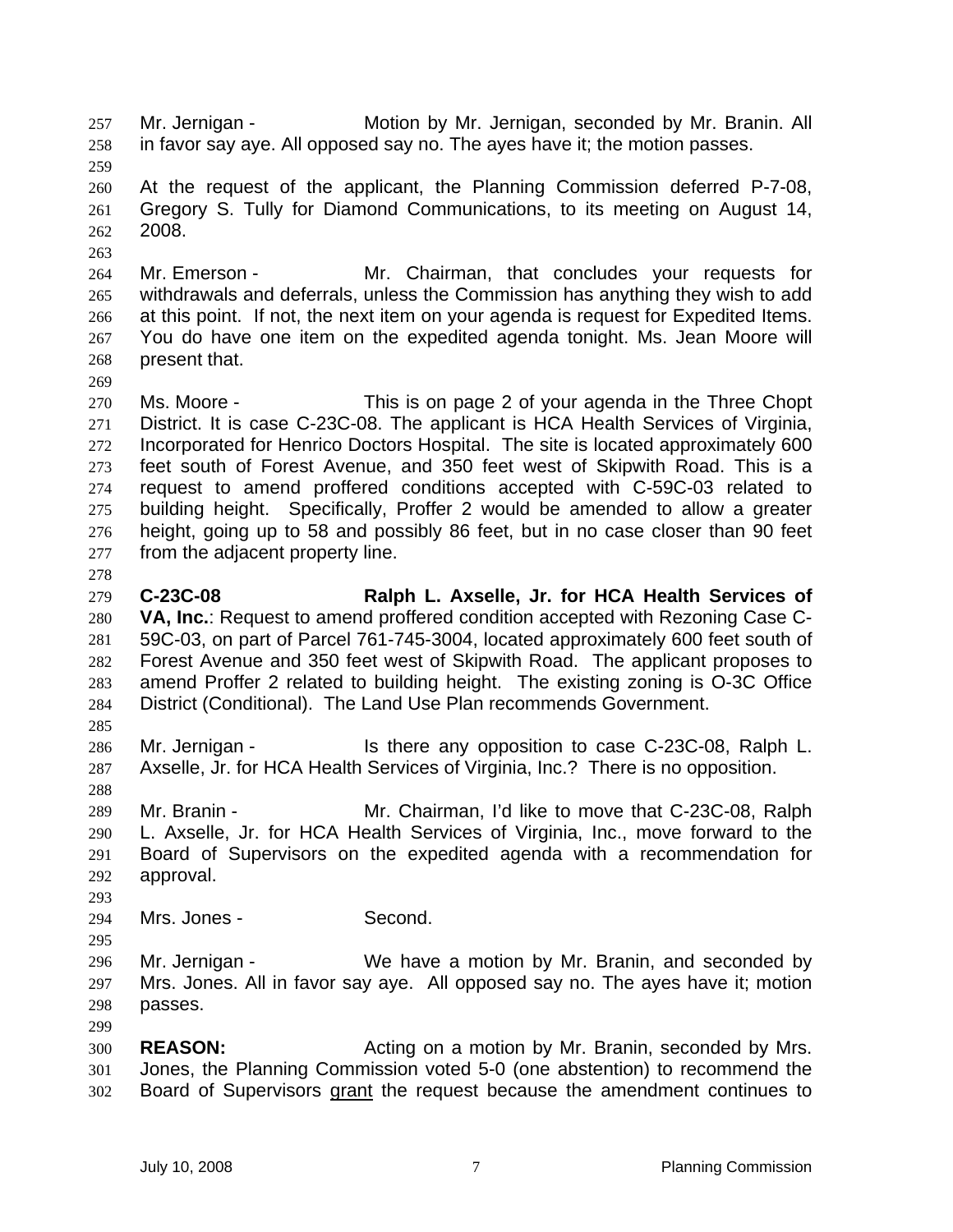assure a quality form of development with maximum protection afforded the adjacent properties, and does not reduce the original intended purpose of the proffers. 303 304 305 306 307 308 309 310 311 312 313 314 315 316 317 318 319 320 321 322 323 324 325 326 327 328 329 330 331 332 333 334 335 336 337 338 339 340 341 342 343 344 345 346 347 348 Mr. Glover - Mr. Chairman? Mr. Jernigan - Yes sir. Mr. Glover - Tiust want to make sure that your record shows that I will abstain from voting on zoning cases, since they will come to the Board of Supervisors for a final decision. Mr. Jernigan - So noted, Mr. Glover. Thank you. Mr. Emerson - Mr. Chairman, that brings us to your regular agenda, which leaves three cases to be heard. **P-12-08 Stephen R. Romine/Jessica Wright for Cellco Partnership (Verizon Wireless)**: Request for a Provisional Use Permit under Sections 24-95(a)(3), 24-120 and 24-122.1 of Chapter 24 of the County Code in order to extend the height of an existing 154' high telecommunications tower to a total height of 166' to provide additional co-location opportunities, on part of Parcel 784-749-6682, located on the south line of Hilliard Road (State Route 161) approximately 360 feet west of its intersection with Brook Road (U. S. Route 1). The existing zoning is B-3 Business District. The Land Use Plan recommends Open Space/Recreation. Mr. Jernigan - Is there any opposition to case P-12-08, Stephen R. Romine/Jessica Wright for Cellco Partnership (Verizon Wireless)? There is no opposition. Good evening, Mr. Props. Mr. Props - Good evening, sir. Mr. Jernigan - How are you? Mr. Props - Doing fine. Mr. Chairman, members of the Commission, Verizon Wireless is requesting to extend an existing 154-foot-high lattice telecommunications tower to a total height of 166 feet for additional colocation on property located at 1207 Hilliard Road and behind the Richmond Lakeside Moose Lodge No. 1714. The site is currently zoned B-3, Business requiring a Provisional Use Permit for towers exceeding 50 feet in height. The 2010 Land Use Plan recommends Open Space/Recreation. General business uses along Brook Road, Belmont Golf Course, a civic association, the Brook Run Independent Living facility, and a power sub-station represent primary land uses in the immediate area. When approved in 1998, the existing 154-foot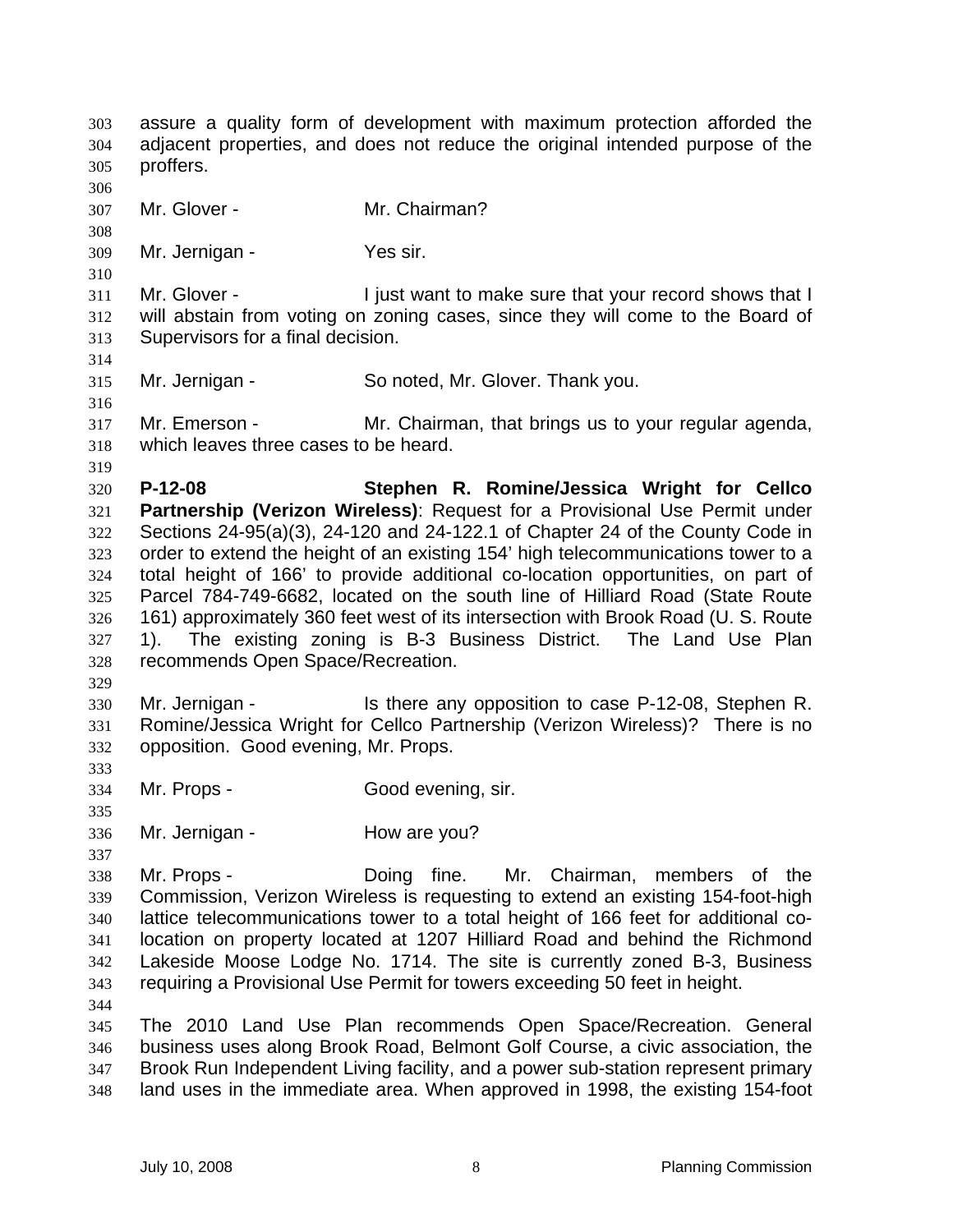tower did not meet the required 110% "R" District setback and was permitted if the adjacent independent living facility floodplain was rezoned to something other than an R-District, or if they were granted relief from the setback requirement. The Board of Zoning Appeals granted a setback variance permitting tower construction up to 199 feet. The proposed extension is within the limits approved by variance. 349 350 351 352 353 354

355

356 357 358 359 The requested extension is consistent with the co-location requirements of the 2010 Wireless Communication Technology Element. The applicant will comply with a staff recommendation and notified all adjoining property owners. No responses have been received.

360

365

367

369

372

361 362 363 364 In view of compliance with a previously granted Provisional Use Permit, an approved Variance, the addition of a co-location opportunity, and overall compatibility with surrounding land uses, staff supports this request with the recommended conditions submitted in the staff report.

366 This concludes my presentation and I would be happy to answer any questions.

368 Mr. Jernigan - Any questions for Mr. Props from the Commission?

370 371 Mr. Archer - No, Mr. Chairman, but I'd like to hear from the applicant for just a second, please.

373 374 Mr. Jernigan - Thank you, Mr. Props. Would the applicant come down, please? State your name for the record, please.

375

376 377 378 379 Mr. Romine - Good evening Chairman Jernigan, members of the Planning Commission. My name is Steve Romine. I'm a local attorney with an office at Riverfront Plaza, East Tower, Richmond, Virginia. I'm here tonight on behalf of Verizon Wireless.

380

381 382 383 I don't want to be repetitive or redundant with what Mr. Props said, so I'll be real brief on my general presentation, and then I want to address a couple of the conditions.

384

385 386 387 388 389 390 391 As outlined this evening to you, the request is for a 12-foot extension of an existing 154-foot lattice tower at 1207 Hilliard Road. Verizon Wireless prides itself on being the most reliable wireless carrier in the marketplace. What it means by reliability is that it reacts in response to customer complaints, and it wants to make sure that it's providing the best service possible, including when there are gaps in coverage like we have here, which necessitates us to come forward to try to fill that gap.

392

393 394 Over 77% of the U. S. population today uses wireless phones. Approximately 50% of that population uses it as their primary phone. Therefore, in order to have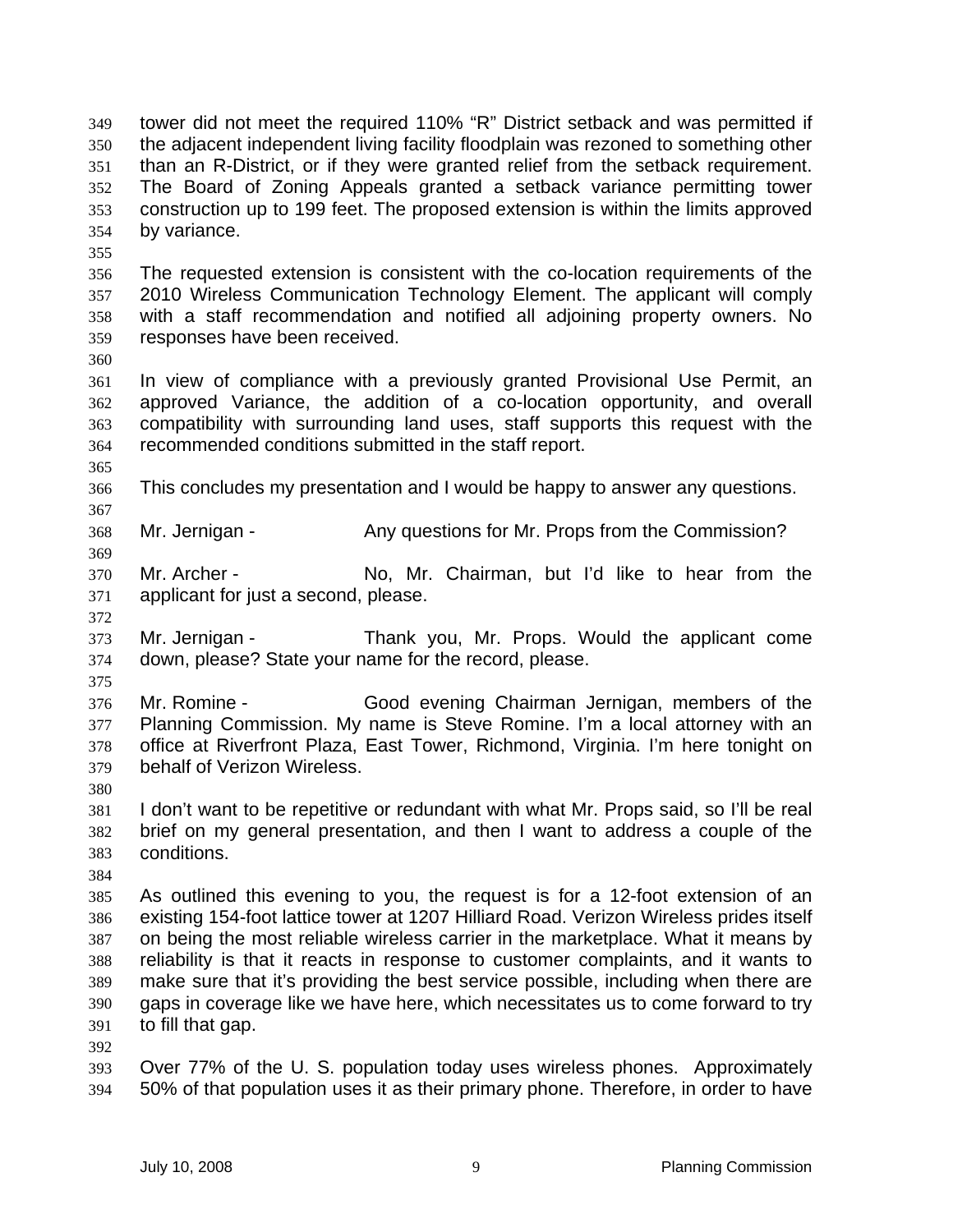reliability, it has to be able to be used when and where you need it. Verizon has backup generators, and a lot of provisions set forth in the way they provide service that makes it very reliable. 395 396 397

398

399 400 401 402 403 404 405 Some jurisdictions, including Henrico, probably approaching 50 to 60% of all 911 calls are made from wireless phones today as well. So, the public safety aspects of having good coverage is important. You've heard numbers of these applications before. So, you know where there are no tall structures where we can hang our antennas, we have to come ask for, tonight, a provisional use provision or application to increase the existing height to be able to get the coverage here.

406

407 408 409 410 411 412 413 414 This site—and I have a little bit of a PowerPoint here, if I can operate it. Okay, it's up. Let me skip through the first slide. The first slide is just a site vicinity map near the corner of Hilliard Road and Brook Road. I'll skip that slide. Here is the overall site layout. Very well screened behind the Moose Lodge that's been there for at least 10 years. This particular lattice tower has been very successful, in as much as there are six existing users on there. The height we need to be able to propagate our signal is not available on the current structure. That's why we're asking for an extension.

415

416 417 418 419 420 421 422 423 Many residents along Brook Road and Hilliard experience gaps where they're getting dropped calls. This will tie into two or three other sites Verizon has in service. Then it'll skip down to our propagation map. Here is the propagation map before this tower is turned on, and it's actually in between the Laurel site and the Azalea site below it. You see the Dumbarton site to the left. When I click the next slide, you'll see that gap between Laurel and Azalea is filled in with what we call Wentworth, which is this site. It turns the poor and unreliable coverage into good coverage if we're able to locate our antennas here and turn that on.

424

425 426 427 428 429 430 We have searched the area for other facilities that we could utilize. There were no other tall structures that would meet our requirements, and also, obviously, one of the County guidelines is to encourage co-location where possible. In addition, there was a power line that we had researched. Those towers are only 87 feet tall, and so they were just inadequate on height to provide any amount of coverage for our needs.

431

432 433 We believe this application, as Mr. Props has indicated, meets the objectives of the County guidelines, and it reduces the proliferation of towers.

434

435 436 437 438 439 440 If you look at the conditions recommended, there is one condition which I wanted to discuss briefly, and that was Condition #5. I think the intention here is to say that the tower itself is available for future co-location, but, obviously, when we add 12 feet on it, you're not going to get another antenna on that 12-foot section. I want to make sure that's clarified to you, that when it says it will provide and allow co-location for two additional carriers. We will not be providing that in our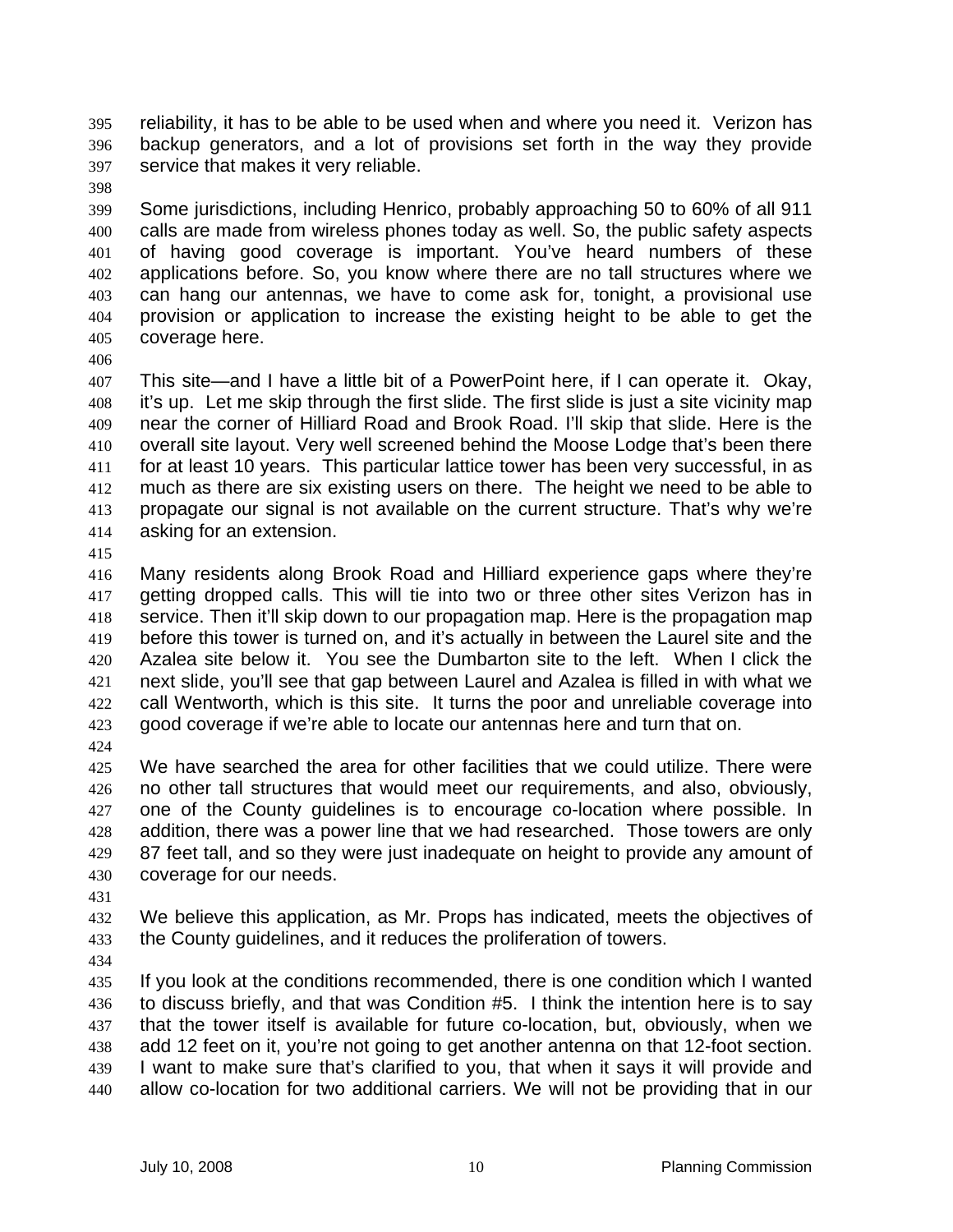12-foot extension. Now, the tower has been approved up to 199; we're at 154. We're going to 166 to take care of ours. Obviously, other carriers could come back on successive PUP applications and ask for additional extensions up to 199. I think that's what Mr. Props was indicating in that condition, that further applications could come to increase it even more. I just wanted to make sure that we're up front with you, that you knew that our 12-foot extension wasn't accommodating two additional carriers. 441 442 443 444 445 446 447

449 450 451 452 453 454 455 456 457 The last condition, #6. I just want to point out, because I talked to Mrs. Jones yesterday, and Mr. Archer briefly, and I think people believe that it could be enhanced with some landscaping. Condition #6 clearly provides, up to the Planning Department's oversight and provision, that we provide landscaping. We're more than glad to do that. It's constrained a little bit on one side with the BMP, and I think there is some open space in some other areas, but we're more than glad to do what we can to make the facility nicer looking. We don't own it. We're leasing from a host—I think it's Crown. So, we'll do what we can to do that. Clearly, the landscaping is not an issue.

458

462

466

469

471

477

479

481

448

459 460 461 So, those are really the points I wanted to make. For these reasons, we would respectfully request that you recommend approval of P-12-08. I'll stand by for questions.

463 464 465 Mr. Archer - Thank you, Mr. Romine. You covered all the things I was going to ask you, particularly having to do with plantings that would screen the equipment. You said there are six users on there now?

467 468 Mr. Romine - That's my understanding. Can I flip backwards on this?

470 Mr. Archer - You don't have to, I'll take your word for it.

472 473 474 475 476 Mr. Romine - I don't know how to go backwards on this. Do I click the right side? Oh, here we go, here we go. There it is right there. If you see, there are six. It's Sprint, Nextel, T-Mobile, TTMI, Clear Channel, and I think a group called Edge. Those are the six carriers. It goes to 154, and then we're going to drop our antenna above it.

478 Mr. Archer - That's commendable on a tower of that height.

480 Mr. Romine - The Yes, that really is.

482 483 484 485 486 Mr. Archer - I know Mr. Vanarsdall knows, but years ago when we started building these towers, people were so un-enamored with the way they looked, we were capping them at 90 feet. We were looking at maybe two a month, or three or more. When somebody realized that by making them taller we could co-locate more people on one tower, it began to make sense. So, it's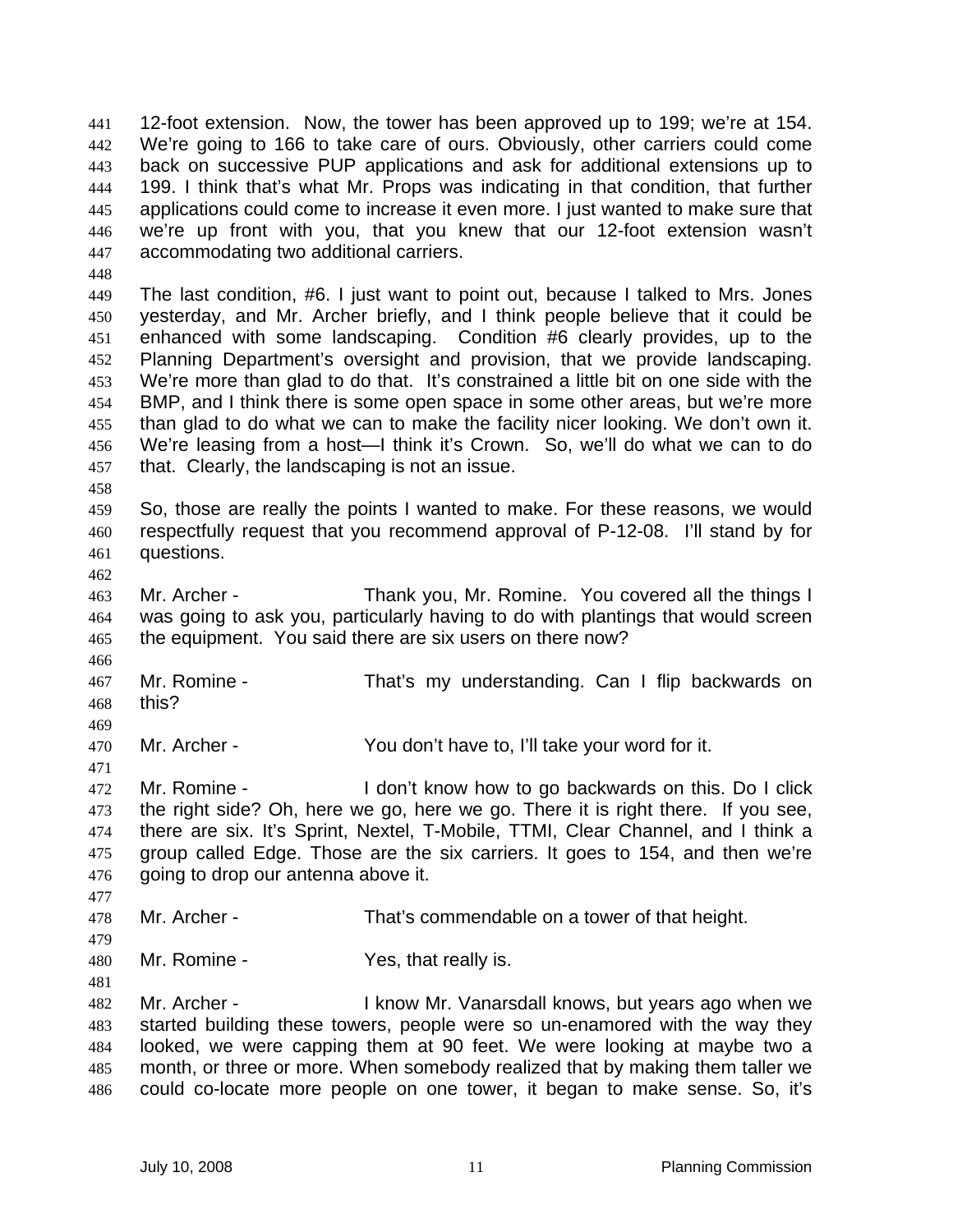commendable that you have six. My main concern was that you were in agreement with Condition #6, and that you'll follow through on that. 487 488 489 490 491 492 493 494 495 496 497 498 499 500 501 502 503 504 505 506 507 508 509 510 511 512 513 514 515 516 517 518 Mr. Romine - The Yes, absolutely. I wanted to clarify #5, just so you knew that we couldn't get any more there. Mr. Archer - I kind of wondered about that when I first read it. Mr. Chairman, I don't have any more questions. Mr. Jernigan - Think the way that's worded, it says the applicant shall allow the co-location, so I don't think it means he has to put two, it means he can put two. Mr. Romine - It's really not up to us; we don't own the tower. Mr. Archer - I don't have anything else, Mr. Chairman. Mr. Jernigan - Okay. Any other questions for Mr. Romine from the Commission? Okay, thank you. Mr. Archer - Thank you, sir. Mr. Chairman, with that, I will move for approval of P-12-08, Stephen R. Romine/Jessica Wright for Cellco Partnership (Verizon Wireless), and move that it be sent to the Board with recommendation of approval. Mr. Vanarsdall - Second. Mr. Jernigan - Motion by Mr. Archer, seconded by Mr. Vanarsdall. All in favor say aye. All opposed say no. The ayes have it; the motion passes. **REASON:** Acting on a motion by Mr. Archer, seconded by Mr. Vanarsdall, the Planning Commission voted 5-0 (one abstention) to recommend the Board of Supervisors grant the request because it would not be expected to adversely affect public safety, health or general welfare and it would provide added services to the community. 519 520 521 522 523 524 525 526 527 528 529 530 531 **C-24C-08 William G. Homiller for Sam's Real Estate Business Trust**: Request to conditionally rezone from B-2 Business District to B-3C Business District (Conditional), part of Parcel 757-758-0701, containing approximately 0.14 acre, located on the north line of W. Broad Street (U. S. Route 250) approximately 775 feet east of Old Springfield Road. The applicant proposes a car wash. The use will be controlled by zoning ordinance regulations and proffered conditions. The Land Use Plan recommends Commercial Concentration.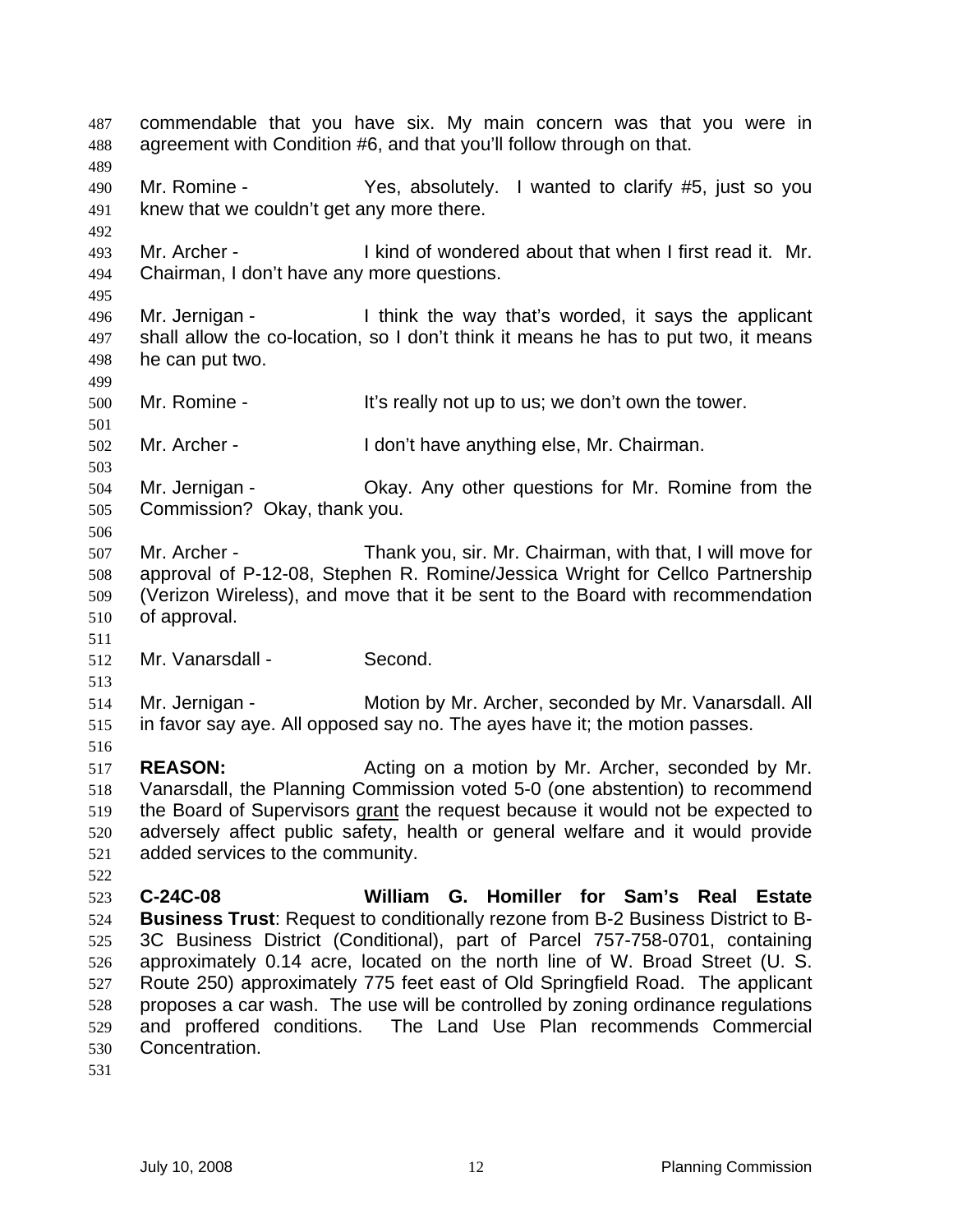Mr. Jernigan - The All right. Is there any opposition to case C-24C-08, William G. Homiller for Sam's Real Estate Business Trust? There is no opposition. Good evening, Mr. Sehl. 532 533 534 535 536 537 538 539 540 541 542 543 544 545 546 547 548 549 550 551 552 553 554 555 556 557 558 559 560 561 562 563 564 565 566 567 568 569 570 571 572 573 574 575 576 Mr. Sehl - Good evening, Mr. Chairman. Mr. Jernigan - You may proceed. Mr. Sehl - This request would rezone fourteen hundredths of an acre located directly adjacent to the existing Sam's Club fueling station, from B-2 to B-3C. The applicant proposes a car wash. The B-2 district permits a single car wash bay as a conditional use, but limits it to 800 feet in size. The applicant proposes to construct an approximately 2,300-square-foot car wash, which necessitates the requested rezoning. Adjacent properties are zoned B-2, M-1C and R-3. The 2010 Land Use Plan recommends Commercial Concentration uses for the property. The requested zoning would be consistent with this designation. The applicant has submitted revised proffers, dated July 8, 2008, which have been distributed to you this evening. The revised proffers address the concerns outlined in the staff report. Specifically, the proffers address the following: the proposed car wash would be consistent with this conceptual elevation, which contains materials consistent with those used on the existing Sam's Club retail operation and fueling station; hours of operation would be limited to 7:00 a.m. to 9:00 p.m.; no outdoor speakers, storage, vending, or vacuums would be permitted on the property, and building height would be limited to 20 feet. Additionally, the revised proffers address items such as permitted uses, signage, mechanical equipment, and dumpster screening. In conclusion, with the revised proffers distributed to you this evening, this request is consistent with the land use recommendations in the Comprehensive Plan. The revised proffers, in conjunction with existing protections already in existence on the property, should mitigate any potential negative impacts on adjacent properties. Staff supports this request. I would be happy to answer any questions you might have. Mr. Jernigan - The Are there any questions for Mr. Sehl from the Commission? Mr. Branin - Thave one. Mr. Vanarsdall - I don't have any, but I just want to make a comment to Ben. I want to thank Ben for working on this. The question came up was this for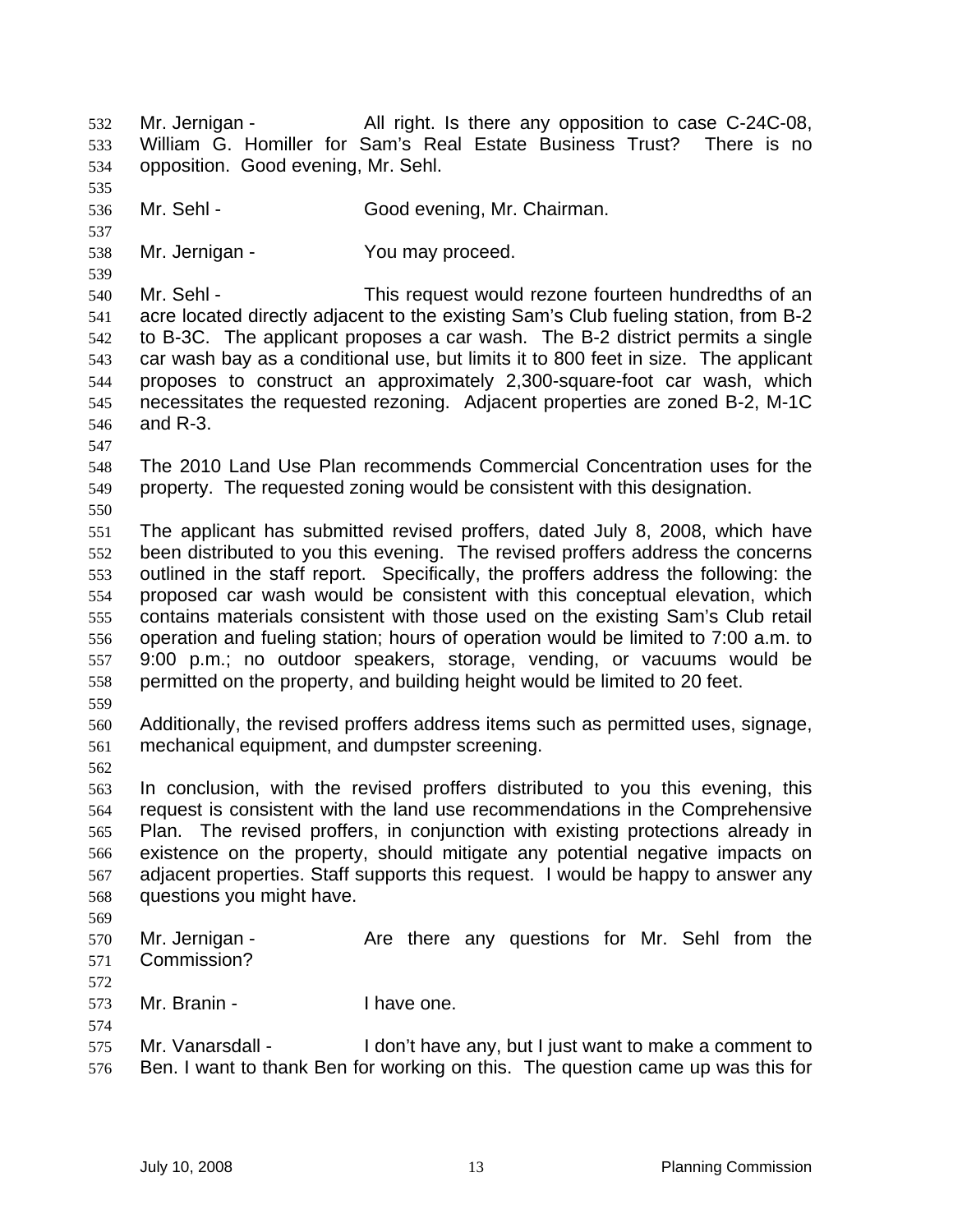members or is this for the public. It's like everything else, it's for members of Sam's Club. 577 578 579 580 581 582 583 584 585 586 587 588 589 590 591 592 593 594 595 596 597 598 599 600 601 602 603 604 605 606 607 608 609 610 611 612 613 614 615 616 617 618 619 620 621 622 Mr. Sehl - Yes sir. Thank you. Yes, the applicant has indicated that. The applicant is here, too, if you'd like him to expound upon that. Mr. Branin - Mr. Sehl? Mr. Sehl - Yes sir. Mr. Branin - Do you know if the applicant will be recycling water, or will he be using fresh water with every clean? Mr. Sehl - The I believe the applicant's engineer is here as well, and our Department of Public Utilities often weighs in on that at the Plan of Development stage as well. Mr. Branin - You don't know the answer? Mr. Sehl - Not specifically, no sir. Mr. Branin - Mr. Chairman, can I hear from the applicant? Mr. Jernigan - Sure. Would the applicant come down, please. Good evening, gentlemen, would you state your names for the record, please? Mr. Homiller - My name is Will Homiller. I'm the attorney for the applicant. With me is Brian Dofflemyer, with Core States Engineering, who is the engineer for the project. Mr. Dofflemyer - To answer your question, yes, there are three reclamation tanks that are 1500 gallons, so about 80% of the water used in the carwash will be recycled. Mr. Branin - Ckay, thank you. Mr. Chairman, I have no further questions. Mr. Jernigan - Ckay. Any other questions? All right, thank you, gentlemen. Mr. Vanarsdall - The I don't have any questions. Mr. Jernigan - All right. Mr. Vanarsdall, you have the floor. Mr. Vanarsdall - [Mike not working properly.] All right. It seems to be a good use for this land. The hours are going to be the same as the gas pumps,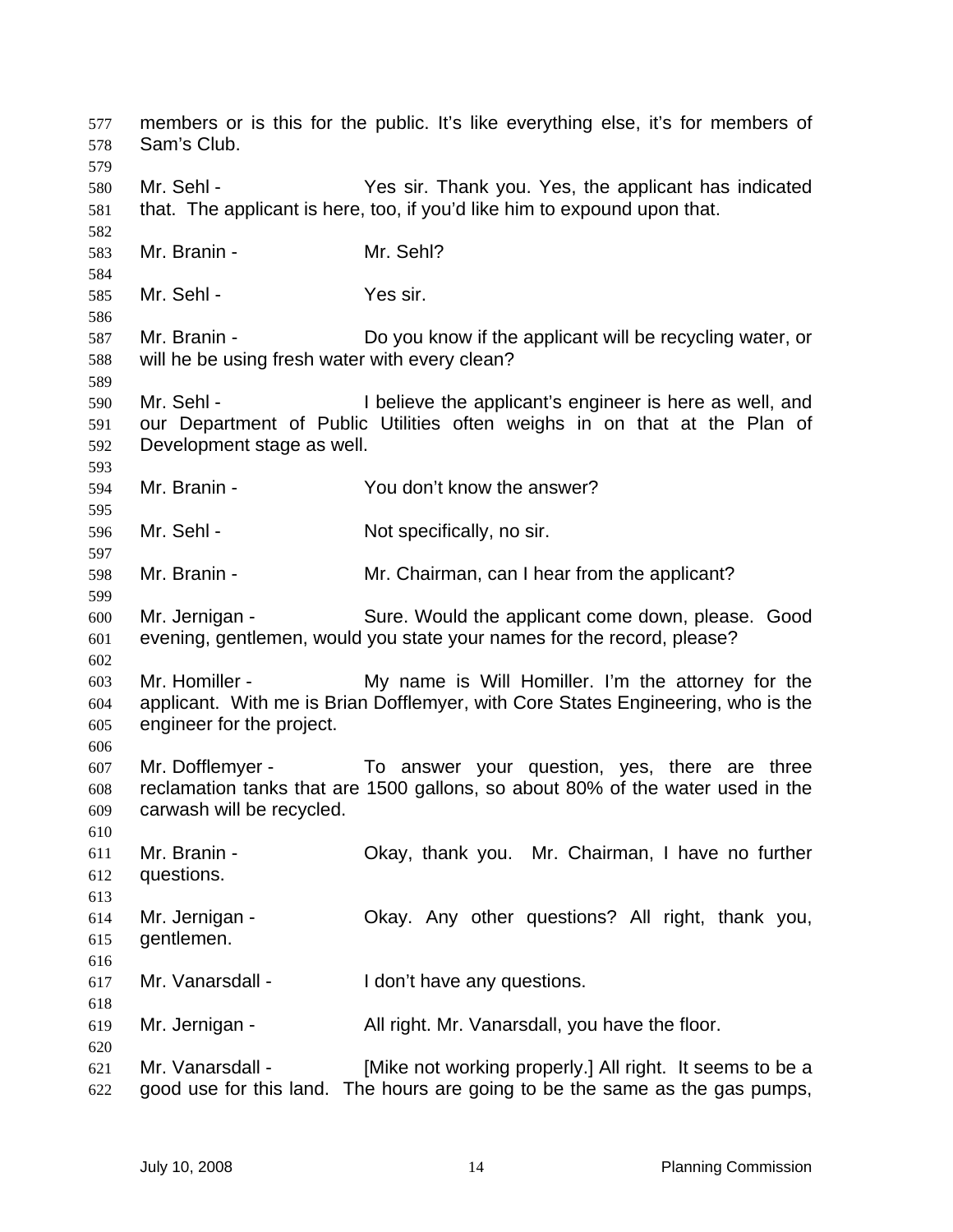which is not much later than the store hours. Everything will be inside with no vacuums outside. It's not on? 623 624

- 625 626 627 628 629 630 631 632 633 Mr. Vanarsdall - I don't think I said enough to start over, but I will. The hours are the same as the gas pumps, and shortly after the store closes, and you do have to be a member. There will be no noise coming from vacuums. All the equipment will be inside. It won't be like a carwash like Car Pool where when they finish the car, it comes out and they clean it up and so forth. It's in accordance with the Land Use Plan, and in accordance with the goals, objectives, and policies. Therefore, I recommend to the Board of Supervisors to approve C-24C-08, William G. Homiller for Sam's Real Estate Business Trust.
- 635 Mr. Archer - Second.

637 638 Mr. Jernigan - Motion by Mr. Vanarsdall, second by Mr. Archer. All in favor say aye. All opposed say no. The ayes have it; the motion passes.

- 640 641 **REASON:** Acting on a motion by Mr. Vanarsdall, seconded by Mr. Archer, the Planning Commission voted 5-0 (one abstention) to recommend the Board of Supervisors grant the request because it conforms to the recommendations of the Land Use Plan, would not adversely affect the adjoining area if properly developed as proposed, and the proffered conditions provide appropriate quality assurances not otherwise available. 642 643 644 645
- 646 647

634

636

639

Mr. Vanarsdall - Thank you, Mr. Homiller, for your cooperation.

648

649 *Deferred from the June 12, 2006 Meeting*

650 651 652 653 654 655 656 657 658 659 660 **C-9C-08 Lisa Murphy for Secure Hands Holdings, LLC:**  Request to conditionally rezone from R-4 One-Family Residence District to R-6C General Residence District (Conditional), Parcels 809-722-2386, -4093, -5489, - 5792, 809-723-2108, -4307, -5011, -6216, and -5911 containing 6.0308 acres, located on the east line of East Richmond Road approximately 216 feet north of Nine Mile Road (State Route 33) and on the north line of Nine Mile Road approximately 290 feet east of East Richmond Road. The applicant proposes an assisted living facility. The use will be controlled by zoning ordinance regulations and proffered conditions. The Land Use Plan recommends Office. The site is in the Airport Safety Overlay District and Nine Mile Road Special Strategy Area.

661 662 663 Mrs. Jones - Mr. Chairman and Mr. Secretary, I just need to note for the record that I will not be discussing or voting on this case due to a representational conflict.

| 665 | Mr. Jernigan - | I've so noted, Mrs. Jones. |
|-----|----------------|----------------------------|
| 666 |                |                            |

| 667 | Mrs. Jones - | Thank you. |
|-----|--------------|------------|
|-----|--------------|------------|

668

664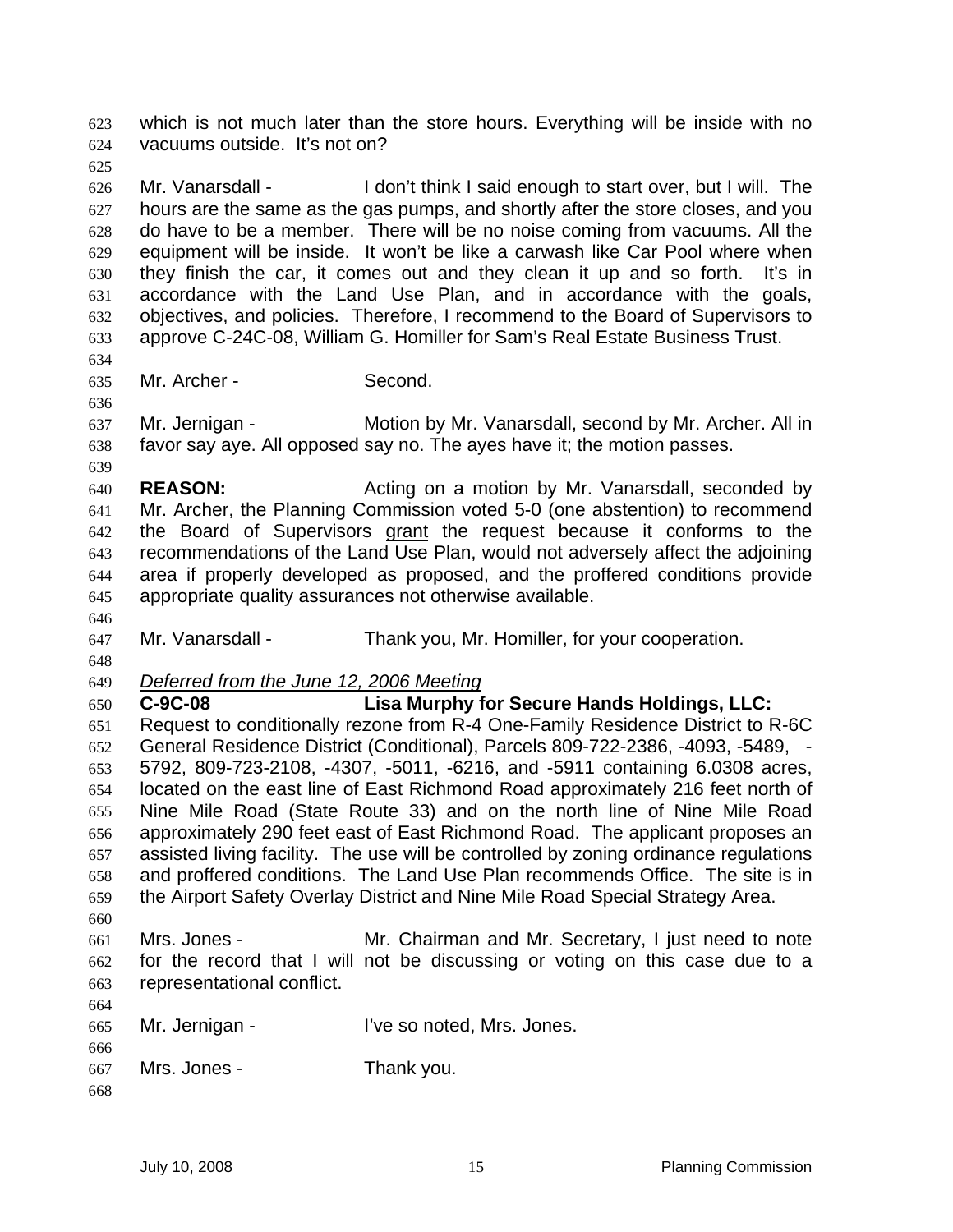Mr. Jernigan - All right. Is there any opposition to case C-9C-08, Lisa Murphy for Secure Hands Holdings, LLC? Mr. Cooper, how are you tonight. Okay, we do have opposition. Mr. Lewis, you may proceed. 669 670 671

672

676

673 674

675 Mr. Vanarsdall - Good evening, Mr. Lewis.

677 Mr. Lewis - Good evening, Mr. Vanarsdall.

678 679 680 681 682 683 This is a request to rezone 6.03 acres from R-4 to R-6C to allow development of an assisted living facility near the northeast corner of Nine Mile Road and E. Richmond Road. Commercial uses are located to the south, and residential uses surround the site to the east, north, and west. The 2010 Plan recommends Office for the site.

Mr. Lewis - Thank you, Mr. Chairman, good evening.

684

685 686 687 688 689 690 691 As illustrated on this proffered conceptual plan, the applicant wishes to construct a 72,000 square foot building accessed from both Nine Mile Road and E. Richmond Road. These proffered elevations submitted by the applicant show a two-story structure with exterior walls constructed primarily of brick. In addition to developing in conformance with a conceptual plan and building elevations, the applicant's revised proffers dated June 18, 2008 provide for a number of additional development assurances.

692

693 694 695 696 697 698 The applicant has also recently held a neighborhood meeting to discuss the proposal with surrounding property owners. An assisted living facility would be less intensive than general multi-family use, and given its primarily residential character, such a use could be compatible with surrounding development. For these reasons, the proposed project could be an appropriate alternative to the 2010 Plan's Office designation. Staff supports this request.

699

700 This concludes my presentation, and I will be happy to take any questions.

701

702 703 704 705 706 707 708 Mr. Jernigan - The Are there any questions for Mr. Lewis from the Commission? Thank you, sir. Ms. Murphy, would you come down please? Ms. Murphy, last month when you were here, you did a full-blown presentation, which was very nice. I think everybody here on the statistics and all, we still remember that. So, if you would just maybe go over the elevations again, and just any proffer changes we might have had. I think that will be sufficient for everybody here.

- 709 710 711 712 Ms. Murphy - Ckay. Mr. Jernigan - **Okay?**
- 713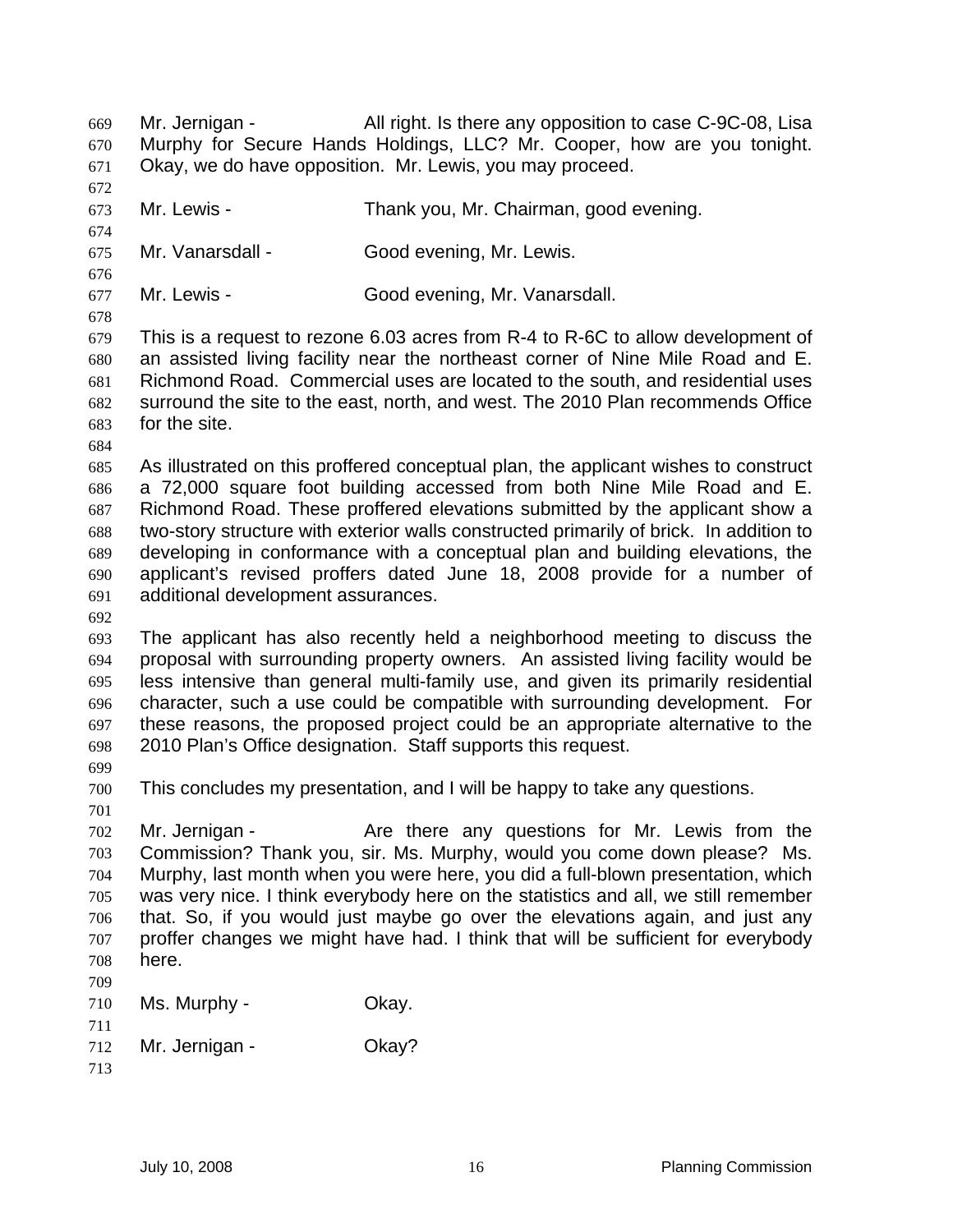Ms. Murphy - Thank you. Again, for the record, my name is Lisa Murphy, and I'm an attorney here tonight on behalf of the applicant, Secure Hands Holdings. I will skip through all of the information about Alzheimer's, but there is a growing need and, obviously, an aging population. The purpose of this facility will be to provide services to Alzheimer's and dementia patients. There is a great need in the area. 714 715 716 717 718 719

720

721 722 723 724 725 726 727 728 729 730 731 732 733 734 735 736 I'll talk about the elevations a little bit, because I think we've designed, with the help of Donald Strange-Boston and the architects, a very nice facility that will be a nice looking facility for those nine parcels combining to create just over six acres. As you'll see from the elevation that you've got before you, what we've proffered is a predominantly brick building. It'll be brick on the front, sides, and rear. There will be a little bit of synthetic stucco or EIFS, just to add accents, but that will only be the second floor and above. No EIFS will be at the first level. It's tough to tell from this elevation—let me see if it's on—I'm going to go back to the site layout here. If you see the way this is designed, there is an open area in here, which is going to be an open garden area and an open recreational facility area for the residents. As I mentioned last time, the residents that are coming to this facility don't have cars, don't have drivers' licenses, and they require 24 hour-a-day care, and safety and security. So, they have this nice internal green space area where they can spend some time in the outdoors doing various activities that are really meant to delay the progression of the disease, and to help these folks really feel like they're a part of a community.

737

738 739 740 741 742 743 744 745 746 747 748 As far as the layout, I think we talked a little bit about the landscape plan. There have been a few changes here. As is indicated in the staff report, we've proffered transitional buffer 25, or a 25-foot-wide buffer along this portion of the northern property line, here along East Richmond Road, and also along Nine Mile Road, and there's a 10-foot-wide, transitional buffer 10 along this property line. What we've added is an up-to-six-foot-tall synthetic wood fence along this portion of the property line. It's not warranted by the adjacent zoning. That particular adjacent zoning is not zoned residential, but we've offered up that fence as a divider between the properties. There is a ditch that runs along through here, pretty close to that fence line, and then this way along the property. Those ditches will remain in place. That provides a lot of the current drainage.

749

750 751 752 753 754 755 756 757 758 759 One of the things that we talked about at the community meeting was how we were going to treat storm water. As you'll see, there's a proffer. There's a Delaware sand filter or similar type facility that will be adjacent to the parking area that will take the water underneath the parking area where it will actually be stored. Then it will be released to the point as if the property had never been developed. That's the intent. And it'll be released at a 10-year storm rate. We feel like we've addressed the drainage problems. The other thing I'll point out is there'll be a dedicated turn lane here on Nine Mile Road. It'll have curb and gutter, and any necessary storm sewer, as required. Same thing along here. We've actually dedicated a fair amount of frontage along East Richmond Road to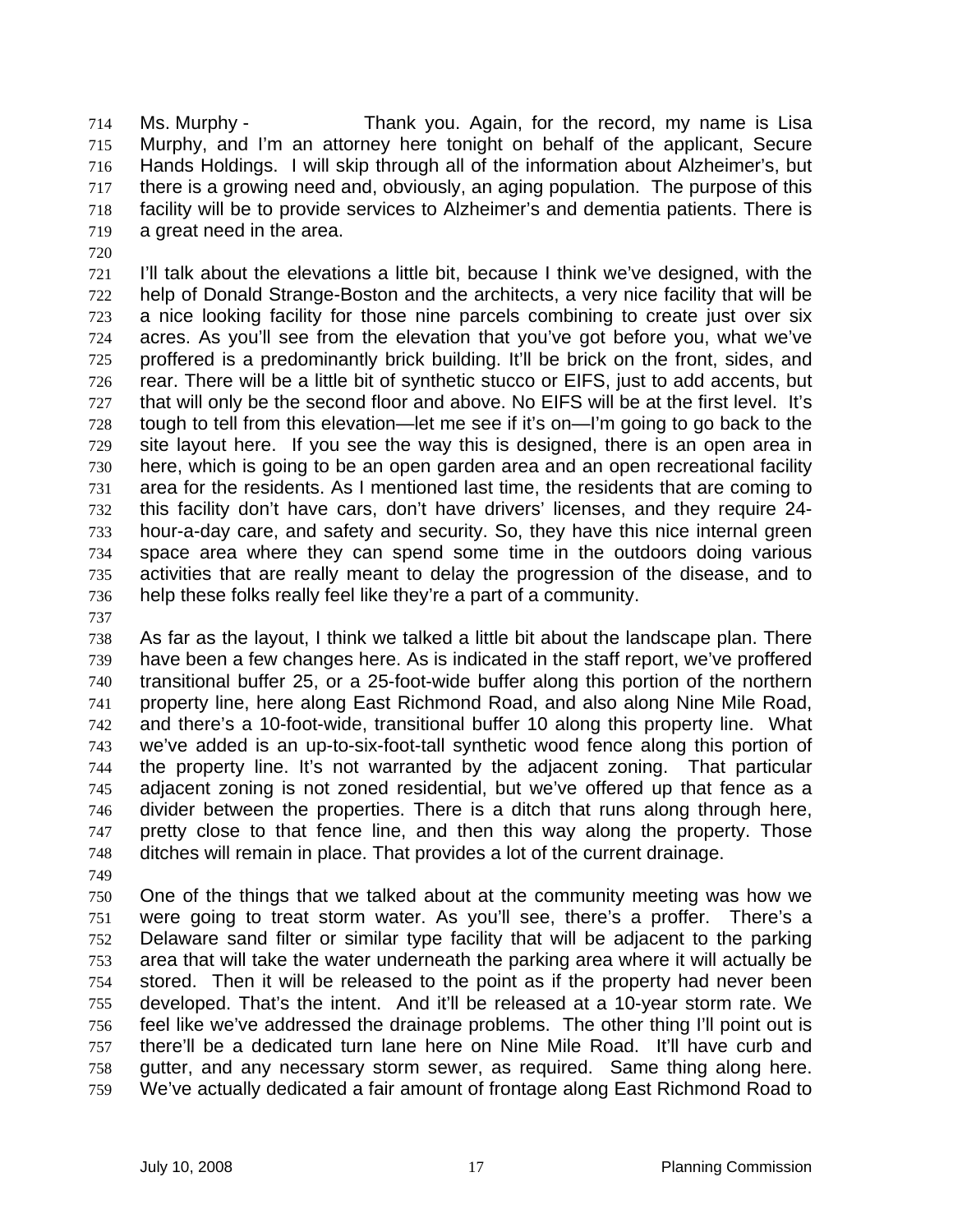widen East Richmond Road. Again, there will be curb and gutter, and any necessary storm sewer work done along there as well. 760 761

762

763 764 The facility will have up to 119 rooms. There are details on the rooms, the size of the room, that type of thing that have been proffered.

765

766 767 768 769 770 771 772 Let's see if there's anything else. There really isn't, other than the addition of this six-foot-tall fence. There really weren't a whole lot of new proffered conditions. As you may recall from last time, we have some conditions as far as construction, limiting construction, earth-moving activities, so that it'll be between the hours of 7:00 a.m. and 7:00 p.m., Monday through Saturday, except in an emergency-type situation. We've limited and restricted trash pickup, deliveries, parking lot clearing, leaf blowing. You'll see that in the proffers as well.

773

774 775 776 777 778 779 780 781 782 783 The other item was the equipment screening. The refuse disposal equipment and the waste trap will be screened in a brick enclosure that will have a door with synthetic wood slat gates. The brick will match the brickwork that's on the building. The emergency generator will also have the same brick enclosure with the slatted synthetic wood gate. We've also proffered that, as far the emergency generator goes, it will only be used as necessary during power outages, and then monthly for testing no more than three hours during the month. That will only be between the hours of 10:00 a.m. and 3:00 p.m. So, we've really limited and restricted the noise, and I think we have done a pretty good job of addressing the issues that staff raised.

784

785 786 There is a 1920's residential structure that we're going to allow Parks and Recreation to document prior to any type of demolition activities.

787

788 789 790 791 That covers most of the proffers. The site lighting, I think we've limited it to just what's necessary for this particular type of use. At 10:00 p.m., the exterior parking lot and driveway lighting is going to be reduced to security levels, and that'll be on an automatic dimmer.

792

793 794 795 796 797 798 799 800 801 802 So, I think based on the proffers that have been made, and the work that we've done—and we appreciate all the work that Livingston Lewis, and staff, and you have really put into this project—we feel, as staff does, that this is an appropriate alternative to the 2010 Plan's Office designation. We think it'll be a good catalyst, and hope it'll be a good catalyst for revitalization along the Nine Mile Road corridor. We also feel that it's compatible with surrounding properties. It's a logical transition between the commercial properties and the residential properties, and it's certainly less intensive than other multi-family uses, which have been specifically prohibited. So, this really will be the only multi-family type use that will be allowed with this particular rezoning.

803

804 805 We respectfully request that you recommend approval, and I'm happy to answer any questions that you have.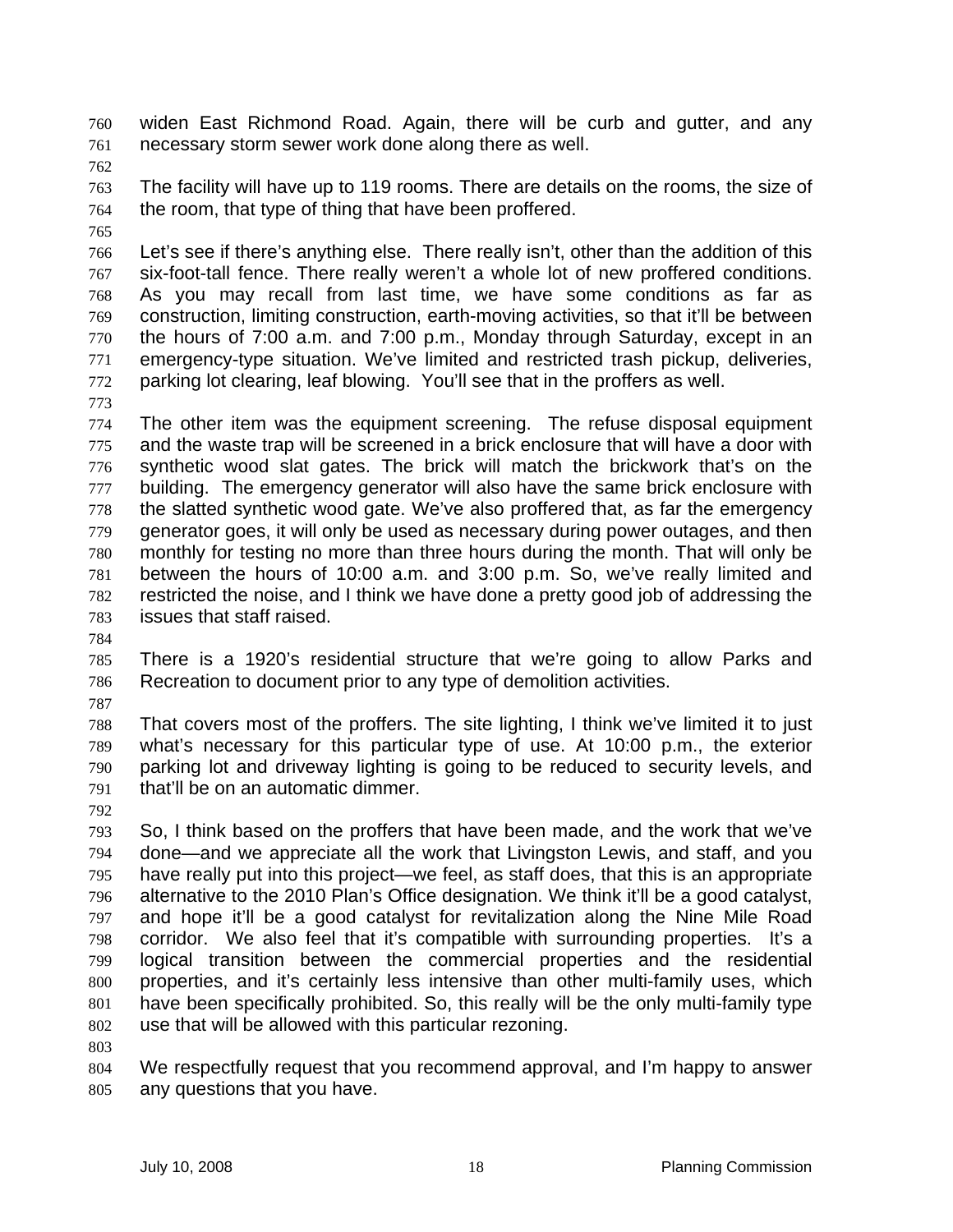806 807 808 809 810 811 812 813 814 815 816 817 818 819 820 821 822 823 824 825 826 827 828 829 830 831 832 833 834 835 836 837 838 839 840 841 842 843 844 845 846 847 848 849 850 851 Mr. Jernigan - Ms. Murphy, one question I had that came up right at the end of the meeting was the curb and gutter. I guess we've cleared that up. Is it on Old Nine Mile or new Nine Mile? Ms. Murphy - That's a Don Strange-Boston question. Don, do you want to come up here? Mr. Strange-Boston - Ladies and gentlemen, I'm Don Strange-Boston, the architect for the project. We're going to put curb and gutter all the way along the south property line. We're going to have a sidewalk, and we're going to extend the paving—which is sort of a ragged edge right now—all the way to the new curb and gutter. That actually forks back onto Old Nine Mile Road, which is now being used sort of as a bus lane. So, we're going to clean up that edge all the way down, and provide drainage as necessary, and extend the paving so that it comes out neat and clean. Mr. Jernigan - Ckay. Mr. Strange-Boston - Does that answer the question? Mr. Jernigan - Well, we had that little discussion at the end of the meeting, and we weren't sure, so, yes. I just wanted to make sure we were clear on that. Mr. Strange-Boston - Right. Mr. Jernigan - Thank you, Mr. Strange-Boston. All right. Are there any other questions for Ms. Murphy from the Commission? Okay, thank you, Ms. Murphy. We do have opposition, so Mr. Cooper, you can come on down. How are you doing tonight, sir? Mr. Cooper - I'm fine, sir. Good evening. My name is Frank Cooper, for the record. I brought a copy of my plat, if you all need to see exactly how—My main concern is the road. Mr. Jernigan - I'm going to clear this up right now. After the last time, I talked to the County Attorney. Mr. Cooper - Chav. Mr. Jernigan - What you have is a civil case. Mr. Cooper - Chav. Mr. Jernigan - We can't decide on that. This is a zoning case.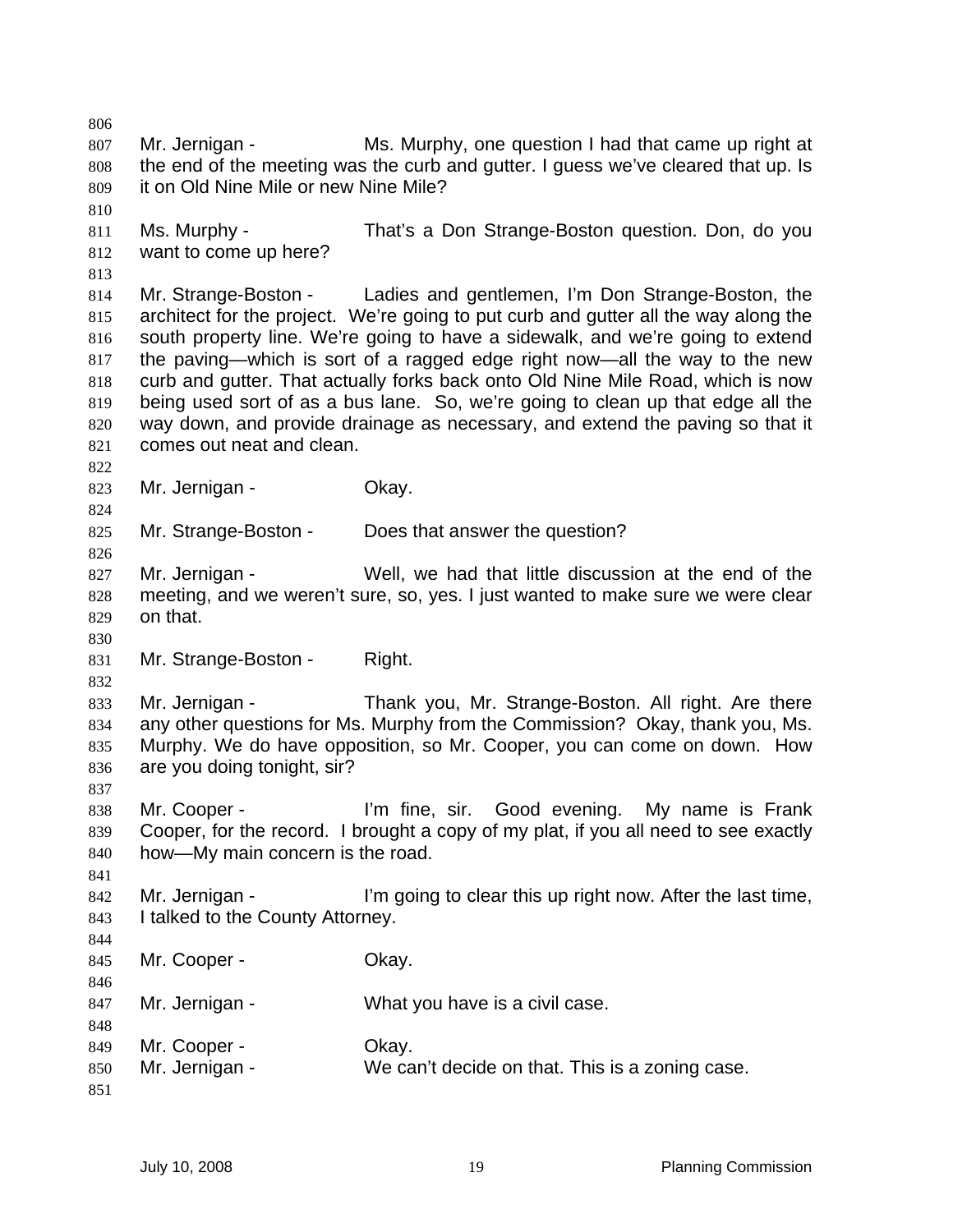| 852<br>853 | Mr. Cooper -                                                                    | Okay.                                                                    |  |
|------------|---------------------------------------------------------------------------------|--------------------------------------------------------------------------|--|
| 854        | Mr. Jernigan -                                                                  | Yours is a civil case. What we have to handle here                       |  |
| 855        | tonight is the zoning case.                                                     |                                                                          |  |
| 856        |                                                                                 |                                                                          |  |
| 857        | Mr. Cooper -                                                                    | Okay.                                                                    |  |
| 858        |                                                                                 |                                                                          |  |
| 859        | Mr. Jernigan -                                                                  | If that document does show that property is yours—                       |  |
| 860<br>861 | Mr. Cooper -                                                                    | Okay.                                                                    |  |
| 862        |                                                                                 |                                                                          |  |
| 863<br>864 | Mr. Jernigan -                                                                  | You have to handle that in a civil court.                                |  |
| 865        | Mr. Cooper -                                                                    | Okay.                                                                    |  |
| 866        |                                                                                 |                                                                          |  |
| 867        | Mr. Jernigan -                                                                  | We are not qualified to make that decision. So, what                     |  |
| 868        |                                                                                 | we have to do is make a decision here. I know that you have an attorney. |  |
| 869        |                                                                                 |                                                                          |  |
| 870        | Mr. Cooper -                                                                    | Right.                                                                   |  |
| 871        |                                                                                 |                                                                          |  |
| 872        | Mr. Jernigan -                                                                  | I thought that he had cleared it up with you.                            |  |
| 873        |                                                                                 |                                                                          |  |
| 874        | Mr. Cooper -                                                                    | Okay, okay. Well-                                                        |  |
| 875        |                                                                                 |                                                                          |  |
| 876        | Mr. Jernigan -                                                                  | What you'll have to do is have that attorney petition                    |  |
| 877        | the courts of Henrico to get a final answer on this.                            |                                                                          |  |
| 878        |                                                                                 |                                                                          |  |
| 879        | Mr. Cooper -                                                                    | Okay, That's pretty much my only concern.                                |  |
| 880        |                                                                                 |                                                                          |  |
| 881        | Mr. Jernigan -                                                                  | Yes. After you brought that up last time, we were                        |  |
|            |                                                                                 | trying to figure it out. I had to seek legal counsel on that.            |  |
| 882        |                                                                                 |                                                                          |  |
| 883        | Mr. Cooper -                                                                    | Okay.                                                                    |  |
| 884        |                                                                                 |                                                                          |  |
| 885        | Mr. Jernigan -                                                                  |                                                                          |  |
| 886        |                                                                                 | I had a case right after yours that had the same                         |  |
| 887        | ramifications in it. Anyway, that's what will have to happen. We have to handle |                                                                          |  |
| 888        | this case as it is.                                                             |                                                                          |  |
| 889        |                                                                                 |                                                                          |  |
| 890        | Mr. Cooper -                                                                    | Okay.                                                                    |  |
| 891        |                                                                                 |                                                                          |  |
| 892        | Mr. Jernigan -                                                                  | If you're correct on this and this is yours, or you have                 |  |
| 893        | the right-of-way, it'll have to be settled by the court.                        |                                                                          |  |
| 894        | Mr. Cooper -                                                                    | Okay.                                                                    |  |
| 895        |                                                                                 |                                                                          |  |
| 896        | Mr. Jernigan -                                                                  | Thank you, Mr. Cooper.                                                   |  |
| 897        |                                                                                 |                                                                          |  |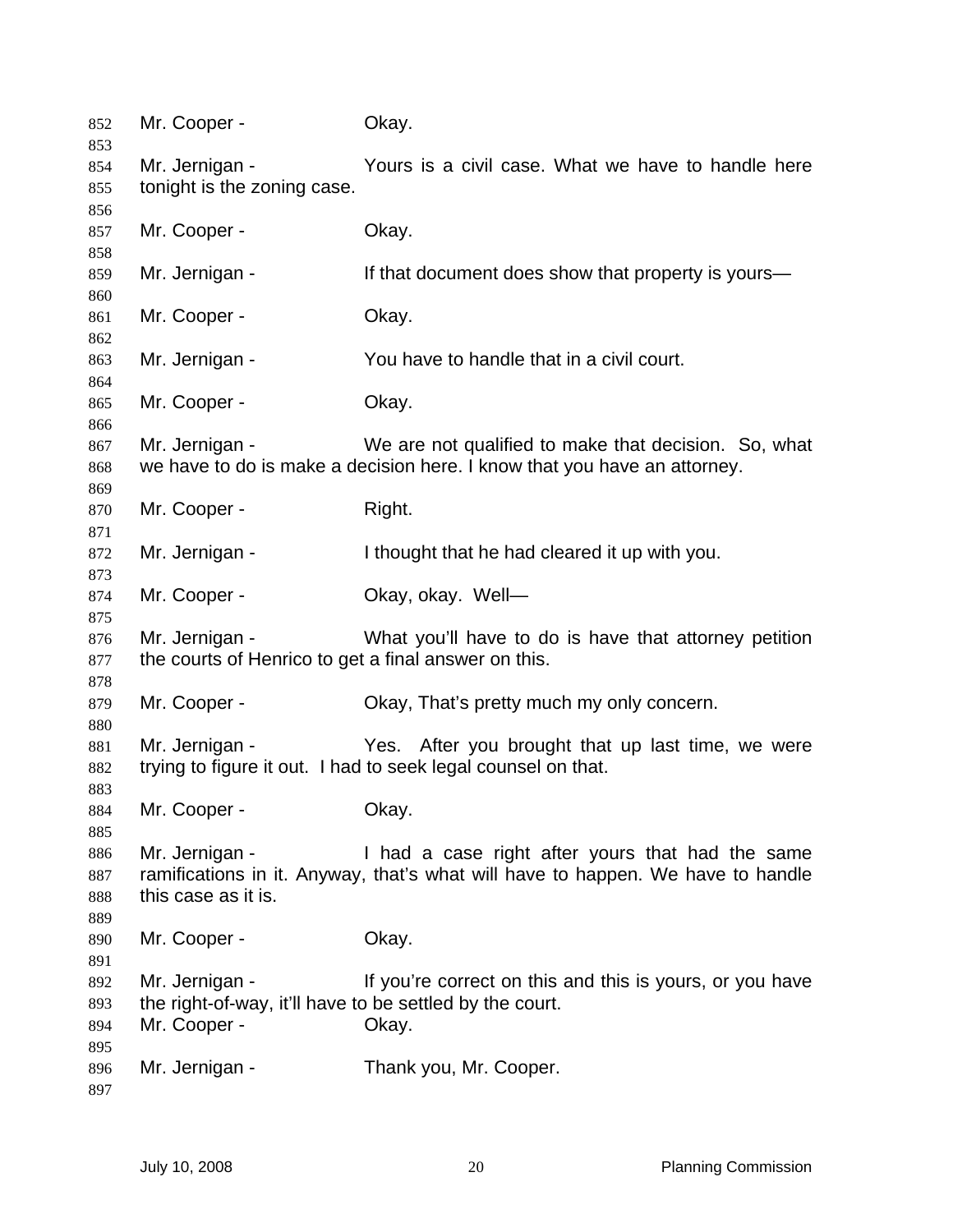898 Mr. Cooper - You're welcome. 899 900 901 902 903 904 905 906 907 908 909 910 911 912 913 914 915 916 917 918 919 920 921 922 923 924 925 926 927 928 929 930 931 932 933 934 935 936 937 938 939 940 941 942 943 Mr. Jernigan - All right. Mrs. Jones - The You have more opposition. Mr. Jernigan - Do we have more opposition? Okay. Mr. Turner - I live at 4700 Nine Mile Road. One of my main concerns is the traffic. I also think this kind of institution, as I would call it—I used to be in psychiatric nursing—is totally inappropriate. We're a small community. It's a residential area. To put a large building of this size into that area is totally inappropriate. We're small to medium to large lots from an acre. I have a threeacre lot with a single house on it. Another concern is the traffic and the noise from the generator. I live opposite the K-Mart and we have these Shade Tree carwashes in there. I can hear the power washer. I can't even sit on my front porch, never mind having an emergency generator tested. I just think it's an inappropriate architectural design for this area. I mean, it's a large building, a large facility. We've always had drainage problems there, and I think they're going to increase with this amount of blacktop going down, I don't care what they do. I met with the County today about it, incidentally. We were told at that meeting that people with Alzheimer's and dementia are nonviolent. Well, I got this off the internet. I used to be an SRN in England at a psychiatric hospital for the criminally insane. [Goes off mike.] I'd just like you to [unintelligible]. Mr. Jernigan - With all due respect, this isn't for the criminally insane, this is for— Mr. Turner - Well, no. This is the definition of dementia and Alzheimer's. They say they're subject to unpredictable bouts of violence, anger. I honestly don't care what you tell me, they're going to get out no matter how secure it is. Mr. Jernigan - Did they get out in the facility you worked at? Mr. Turner - The Yes. It was virtually a prison, but they got out. Mr. Jernigan - Well, you know, they show-Mr. Turner - Thave enough trouble at the moment with people wandering in my front yard anyway from the bus stop, without the possibility of someone that could be violent or just deranged. I really do think Henrico government officials are supposed to represent the interests of Henrico communities and taxpayers. I think if they allow this, they are not. There are a lot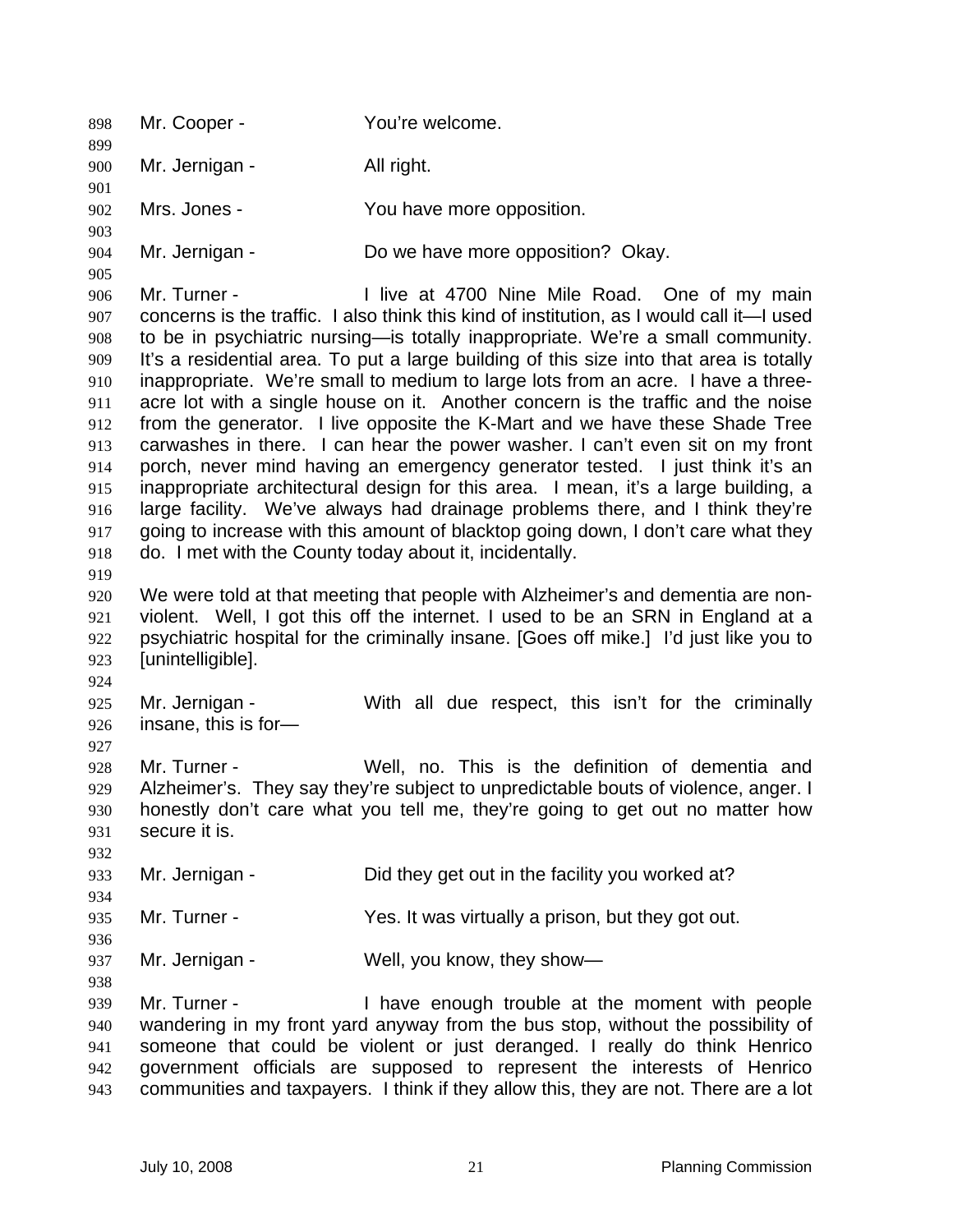of residents there. I hear the big plans that this area is going to be Office, but no one's consulted with us whether this is what we want the Master Plan to be for this area. 944 945 946 947 948 949 950 951 952 953 954 955 956 957 958 959 960 961 962 963 964 965 966 967 968 969 970 971 972 973 974 975 976 977 978 979 980 981 982 983 984 985 986 987 988 989 Mr. Jernigan - It's been on the— Mr. Turner - Well, no. I've been here before. We rezoned from commercial to residential. I was with the McNeil's and a couple of the other neighbors. We were told then that side of Nine Mile Road was going to remain residential. Mr. Jernigan - Do you think all the area up to Nine Mile Road would be residential? Normally, you'll have businesses or some office along the front. Would you agree to that? Mr. Turner - Chone side we have, yes. I mean, I disagree with what—I went online yesterday, and after the gas station, there are other residences down there. Mr. Jernigan - Yes, okay. I know at the meeting, you made the comment about dumping something like this in the East End. Mr. Turner - Well, yeah, I mean.... Mr. Jernigan - I consider this a nice facility, and they have—a facility like this in the West End also. Mr. Turner - Well, it's nice, but... Mr. Turner - There are 5+ acres down by Charter Woods that are up for sale, I don't see why—It would be appropriate if there were other facilities like that around there. Mr. Jernigan - All I can say is that they didn't pick that spot. Mr. Turner - There are single-family residences around that area, not facilities for 120 people. There is nothing in that corridor like this. Between East Richmond Road and Laburnum, there is no facility like this, nothing. That houses 120 people. Mr. Jernigan - You're right, we don't have one. Mr. Turner - But I think there are more appropriate places to put it. Mr. Jernigan - This is the spot they picked. They didn't pick down the road. So, we have to handle it in the way that we handle it.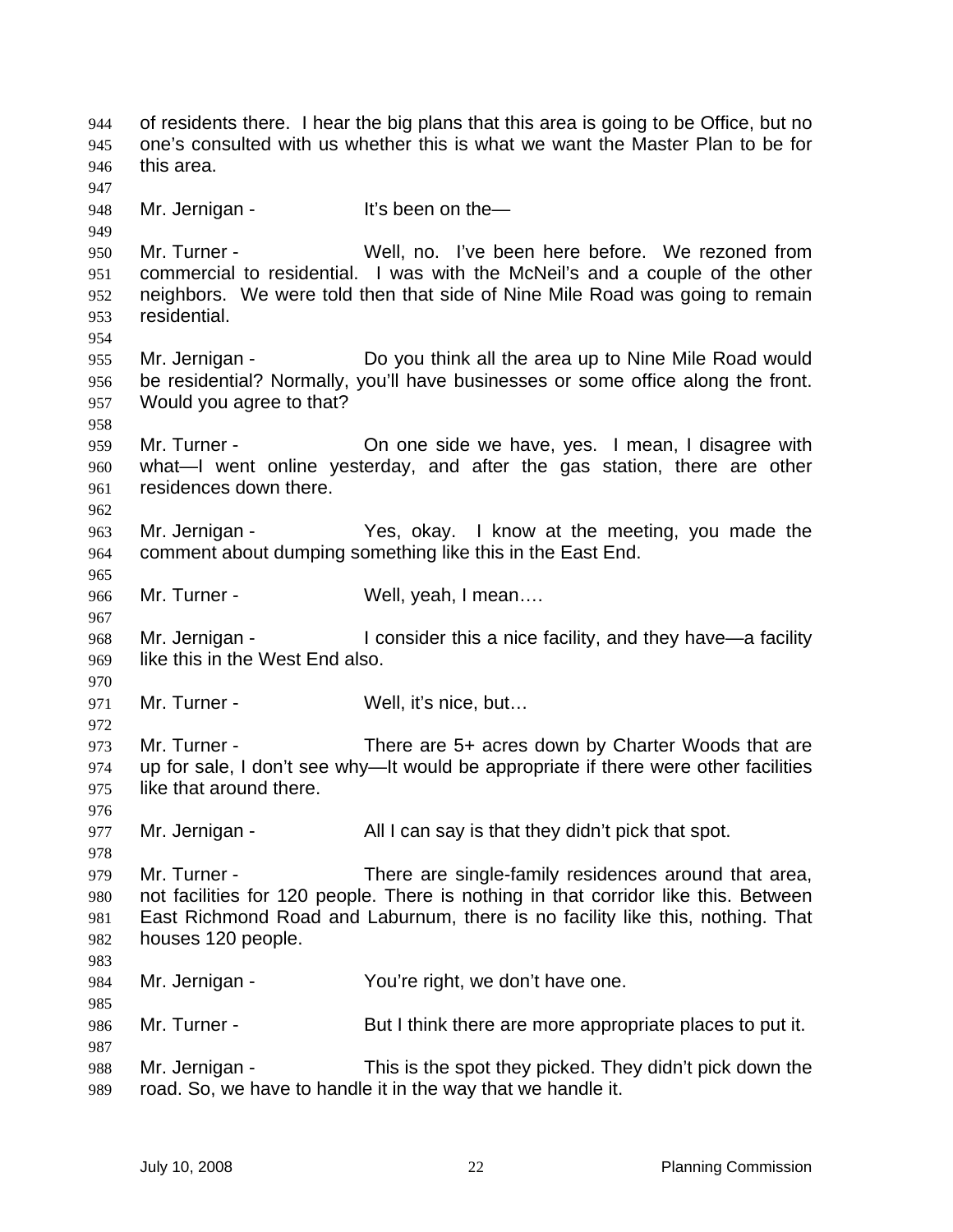990 991 992 993 994 995 996 997 998 999 1000 1001 1002 1003 1004 1005 1006 1007 1008 1009 1010 1011 1012 1013 1014 1015 1016 1017 1018 1019 1020 1021 1022 1023 1024 1025 1026 1027 1028 1029 1030 1031 1032 1033 1034 1035 Mr. Turner - The Text in Turner is a limit is a limit in the setting when the multiple is a limit of the multi shouldn't go through. It's a residential area, single-family residential area. Mr. Jernigan - It's being zoned to R-6C and that's what this zoning covers, residential R-6C— Mr. Turner - Not single family. Mr. Jernigan - No. All right. Well, I thank you, sir. Mr. Turner - Ckay, thank you. Mr. Jernigan - I do want to say one thing. Mr. Jennings, did you check on the bus stop? Mr. Jennings - Good evening. I'm Mike Jennings, Traffic Engineer for Henrico County. Yes, Mr. Jernigan. I mentioned it to Todd Eure, who facilitates the bus routing through Henrico County. He was going to put the request into GRTC to look at the routing and possibly relocating the bus stop. Mr. Jernigan - **Okay.** Mr. Jennings - Thaven't heard anything since. After our meeting, I did get with Todd Eure and mentioned his concern about relocating the bus stop. So, he put the request into GRTC. Mr. Jernigan - I told you we'd look into that, and I had Mr. Jennings do that. So, we're working on it for you. Okay? Thank you. All right, first of all, I want to thank Livingston Lewis for all the work he did on this. I do feel that this is a nice facility. It's in an area that shows Office, but you could also have a 72,000 square-foot office building. I think that we need facilities around here. We have some in the West End. We don't have one like this in the East End. I think it's appropriate. The situation of the generator, they're going to test that generator for three hours a month between the hours of 10:00 a.m. and 3:00 p.m. There is a whole lot more noise out there on Nine Mile Road than what this generator's going to create. Plus, this generator has a nine-foot wall around it. It has a fence facing toward the facility that has access. You have to have access to get in and service it. With that, I am going to move for approval of case C-9C-08, Lisa Murphy for Secure Hands Holdings, LLC, and move it to the Board of Supervisors for their approval. Mr. Vanarsdall - Second.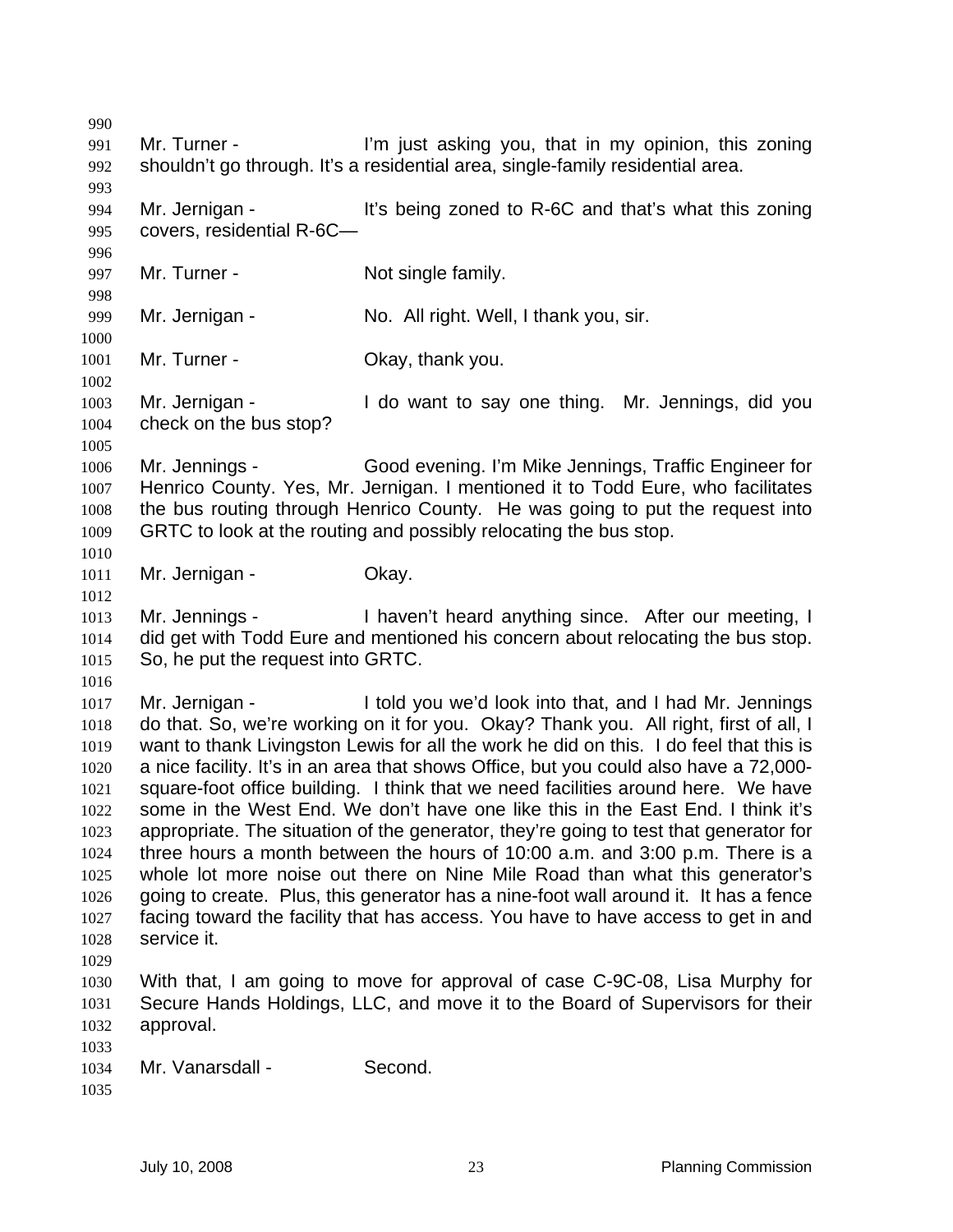Mr. Jernigan - Motion by Mr. Jernigan, seconded by Mr. Vanarsdall. All in favor say aye. All opposed say no. The ayes have it; the motion passes. 1036 1037 1038 1039 1040 1041 1042 1043 1044 Mrs. Jones - The Muslim I abstain. Mr. Jernigan - Thank you, Mrs. Jones. **REASON:** Acting on a motion by Mr. Jernigan, seconded by Mr. Vanarsdall, the Planning Commission voted 4-0 (two abstentions) to recommend the Board of Supervisors grant the request because it would provide added services to the community and the proffered conditions would provide for a higher quality of development than would otherwise be possible. 1045 1046 1047 1048 1049 1050 1051 1052 1053 1054 1055 1056 1057 1058 1059 1060 1061 1062 1063 1064 1065 1066 1067 1068 1069 1070 1071 1072 1073 1074 1075 1076 1077 1078 1079 1080 Mr. Emerson - Mr. Chairman, that brings us to the next item on the agenda, which is a discussion item. I would like your permission to set a work session at your August  $14<sup>th</sup>$  meeting to hear a presentation from staff, and consider amendments to the County Code in regards to the alternate fence height language in the Code. We will be presenting to you some potential options in regards to how that wording can be phrased in order to better define the Planning Commission's jurisdiction. I don't anticipate that the work session will be lengthy, so I'll leave it up to you as to what time you'd like to set the session. Mr. Vanarsdall - How about 6:00 p.m.? Mr. Emerson - I think 6:00 p.m. would be adequate. Mr. Vanarsdall - We'll have dinner, of course. Mr. Emerson - We can do that, yes sir. Mr. Jernigan - The discussion on the fence height change is anywhere an indication of how long those cases are, we might want to be here at 4:00 p.m. Mr. Vanarsdall - Several times it covered dinner. Mr. Jernigan - Whatever time. Okay, 6:00 p.m.; August the 14<sup>th</sup>, 6:00 p.m. Mr. Vanarsdall - Six o'clock. August the  $14<sup>th</sup>$ . Mr. Jernigan - August 14, 6:00 p.m. Okay? Mr. Emerson - The next item on your agenda, Mr. Chairman, is the consideration of approval of your minutes of the June 12, 2008 meeting.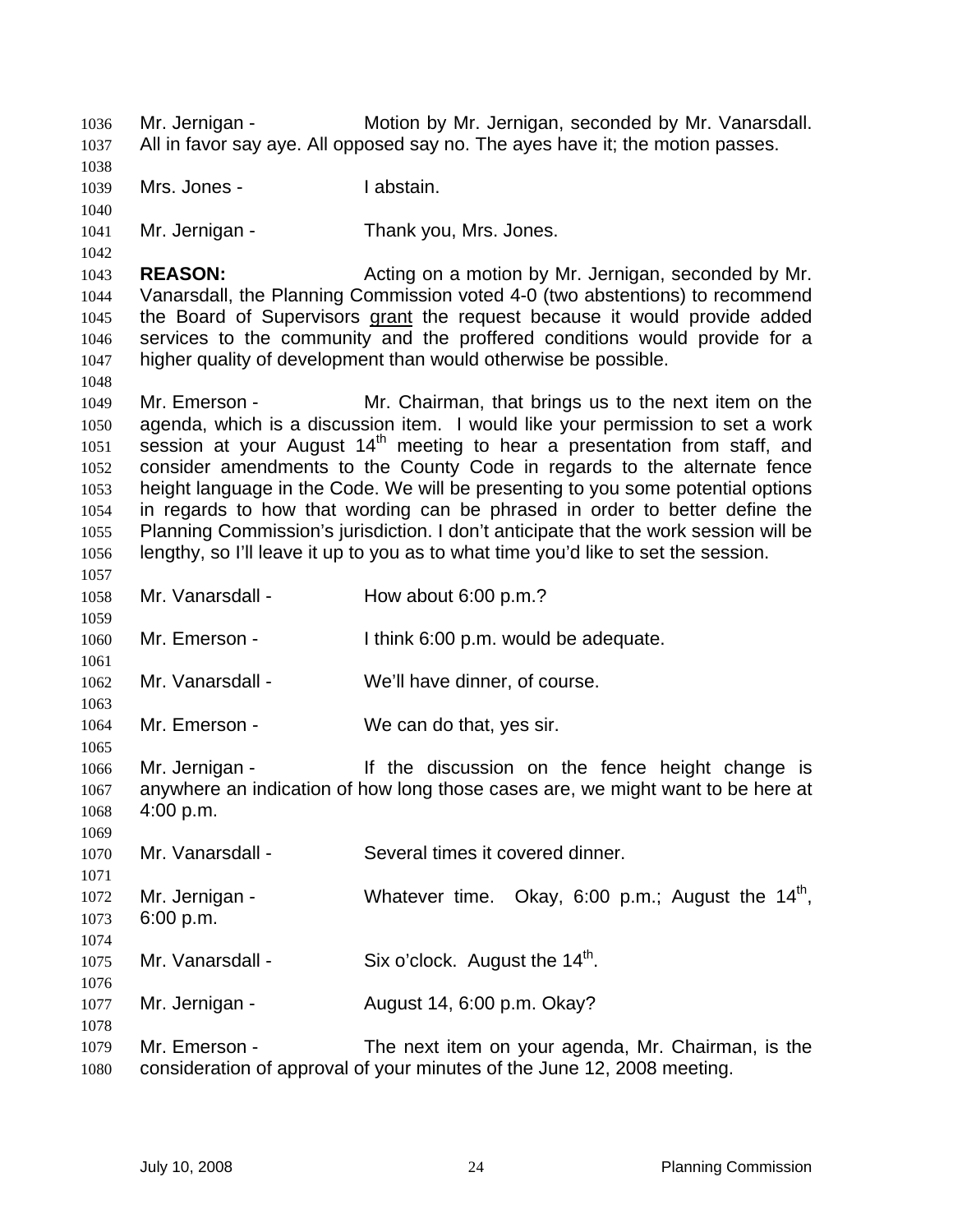Mr. Jernigan -  $\Box$  Do we have any changes to the minutes of June 12<sup>th</sup>? Okay. Do I have a motion? Mrs. Jones - I move they be approved. Mr. Archer - Second. Mr. Jernigan - The Motion by Mrs. Jones, seconded by Mr. Archer to approve the minutes of June 12, 2008. All in favor say aye. All opposed say no. The ayes have it; the motion passes. Mr. Branin - **Mr. Chairman, one note in regards to your last case in** the Three Chopt District on Pemberton Road. You're going to have a case come up this coming month or the next month, which is a facility kind of like this that we've already approved the zoning. As for it being in a residential area, it's nothing but residential around this project, and we've had no opposition from residents of Three Chopt saying that it shouldn't be there. Mr. Jernigan - Well, this is a nice facility. This is top-of-the line. I think we need it. Mr. Branin - Tiust wanted to support your district. Mr. Jernigan - The Same of The glad you didn't have any problem on yours. Mr. Branin - I didn't want to further the discussion, that's why I held my comments until now. Mr. Jernigan - Ckay. All right. Well, let's see, do we have a motion to adjourn? Mrs. Jones - I so move. Mr. Archer - The I second that motion. Mr. Jernigan - Motion by Mrs. Jones, seconded by Mr. Archer. All in favor say aye. All opposed say no. The ayes have it; the motion passes. Meeting is adjourned. The meeting was adjourned at 7:53 p.m.